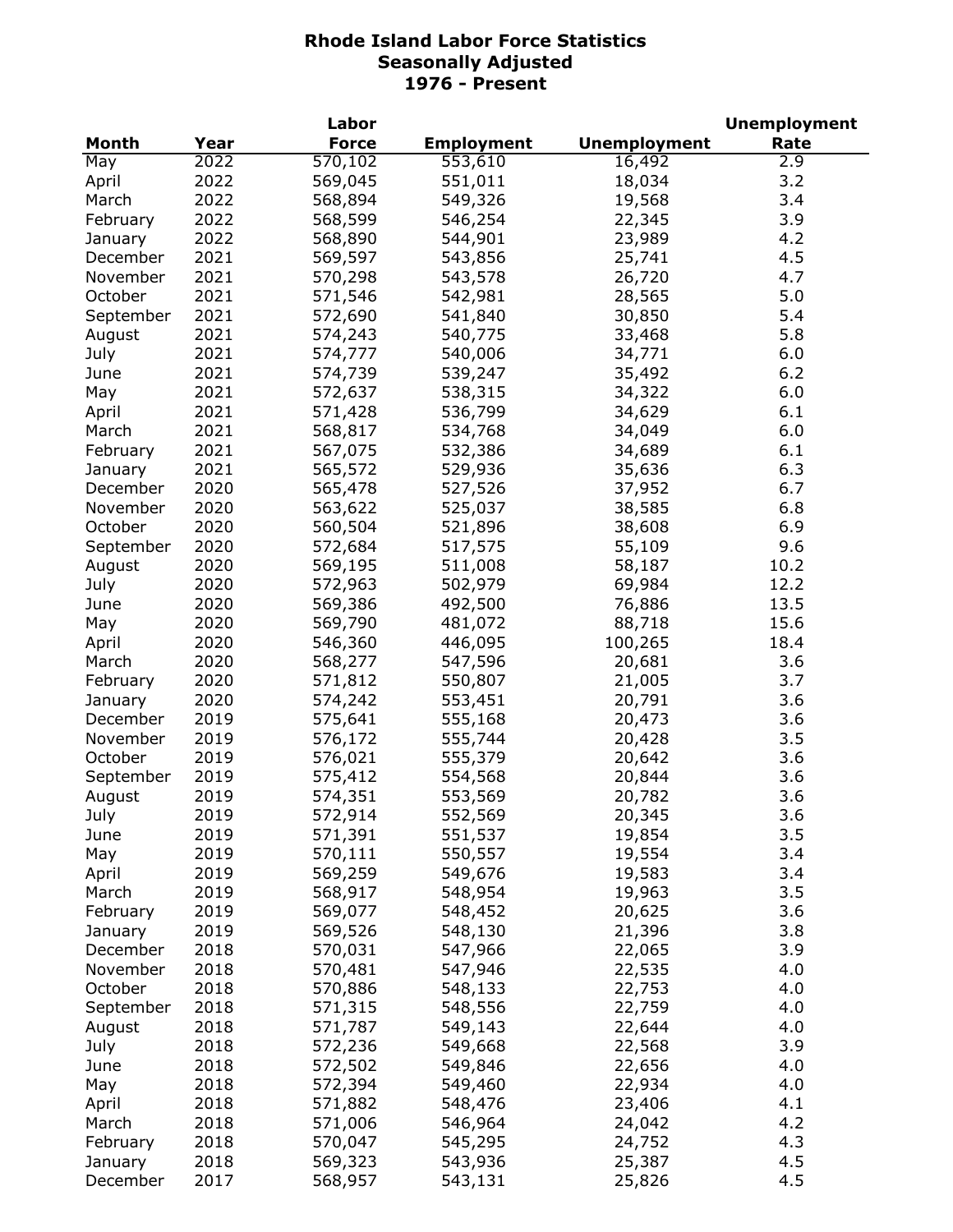|           |      | Labor        |                   |                     | <b>Unemployment</b> |
|-----------|------|--------------|-------------------|---------------------|---------------------|
| Month     | Year | <b>Force</b> | <b>Employment</b> | <b>Unemployment</b> | Rate                |
| November  | 2017 | 568,872      | 542,833           | 26,039              | 4.6                 |
| October   | 2017 | 568,910      | 542,867           | 26,043              | 4.6                 |
| September | 2017 | 568,878      | 542,976           | 25,902              | 4.6                 |
| August    | 2017 | 568,723      | 543,076           | 25,647              | 4.5                 |
| July      | 2017 | 568,432      | 543,089           | 25,343              | 4.5                 |
| June      | 2017 | 568,094      | 543,011           | 25,083              | 4.4                 |
| May       | 2017 | 567,818      | 542,809           | 25,009              | 4.4                 |
| April     | 2017 | 567,546      | 542,434           | 25,112              | 4.4                 |
| March     | 2017 | 567,226      | 541,886           | 25,340              | 4.5                 |
| February  | 2017 | 566,807      | 541,089           | 25,718              | 4.5                 |
|           | 2017 |              |                   | 26,265              | 4.6                 |
| January   |      | 566,288      | 540,023           |                     |                     |
| December  | 2016 | 554,336      | 527,979           | 26,357              | 4.8                 |
| November  | 2016 | 553,934      | 526,963           | 26,971              | 4.9                 |
| October   | 2016 | 553,696      | 526,126           | 27,570              | 5.0                 |
| September | 2016 | 553,591      | 525,454           | 28,137              | 5.1                 |
| August    | 2016 | 553,585      | 524,930           | 28,655              | 5.2                 |
| July      | 2016 | 553,639      | 524,516           | 29,123              | 5.3                 |
| June      | 2016 | 553,581      | 524,123           | 29,458              | 5.3                 |
| May       | 2016 | 553,362      | 523,706           | 29,656              | 5.4                 |
| April     | 2016 | 553,110      | 523,270           | 29,840              | 5.4                 |
| March     | 2016 | 552,908      | 522,805           | 30,103              | 5.4                 |
| February  | 2016 | 552,733      | 522,325           | 30,408              | 5.5                 |
| January   | 2016 | 552,571      | 521,873           | 30,698              | 5.6                 |
| December  | 2015 | 552,428      | 521,489           | 30,939              | 5.6                 |
| November  | 2015 | 552,327      | 521,203           | 31,124              | 5.6                 |
| October   | 2015 | 552,438      | 521,094           | 31,344              | 5.7                 |
| September | 2015 | 552,928      | 521,239           | 31,689              | 5.7                 |
| August    | 2015 | 553,720      | 521,546           | 32,174              | 5.8                 |
| July      | 2015 | 554,698      | 521,895           | 32,803              | 5.9                 |
| June      | 2015 | 555,818      | 522,251           | 33,567              | 6.0                 |
| May       | 2015 | 556,870      | 522,512           | 34,358              | 6.2                 |
| April     | 2015 | 557,557      | 522,512           | 35,045              | 6.3                 |
| March     | 2015 | 557,822      | 522,242           | 35,580              | 6.4                 |
| February  | 2015 | 557,723      | 521,694           | 36,029              | 6.5                 |
| January   | 2015 | 557,431      | 520,872           | 36,559              | 6.6                 |
| December  | 2014 | 557,152      | 519,822           | 37,330              | 6.7                 |
| November  | 2014 | 557,010      | 518,689           | 38,321              | 6.9                 |
| October   | 2014 | 556,941      | 517,546           | 39,395              | 7.1                 |
| September | 2014 | 556,814      | 516,395           | 40,419              | 7.3                 |
| August    | 2014 | 556,677      | 515,271           | 41,406              | 7.4                 |
| July      | 2014 | 556,618      | 514,189           | 42,429              | 7.6                 |
| June      | 2014 | 556,619      | 513,087           | 43,532              | 7.8                 |
| May       | 2014 | 556,598      | 511,878           | 44,720              | 8.0                 |
|           | 2014 | 556,609      | 510,641           | 45,968              | 8.3                 |
| April     | 2014 |              |                   | 47,240              | 8.5                 |
| March     |      | 556,615      | 509,375           |                     |                     |
| February  | 2014 | 556,646      | 508,127           | 48,519              | 8.7                 |
| January   | 2014 | 556,711      | 507,010           | 49,701              | 8.9                 |
| December  | 2013 | 556,785      | 506,086           | 50,699              | 9.1                 |
| November  | 2013 | 556,987      | 505,441           | 51,546              | 9.3                 |
| October   | 2013 | 557,392      | 505,095           | 52,297              | 9.4                 |
| September | 2013 | 557,966      | 505,026           | 52,940              | 9.5                 |
| August    | 2013 | 558,488      | 505,098           | 53,390              | 9.6                 |
| July      | 2013 | 558,732      | 505,219           | 53,513              | 9.6                 |
| June      | 2013 | 558,786      | 505,369           | 53,417              | 9.6                 |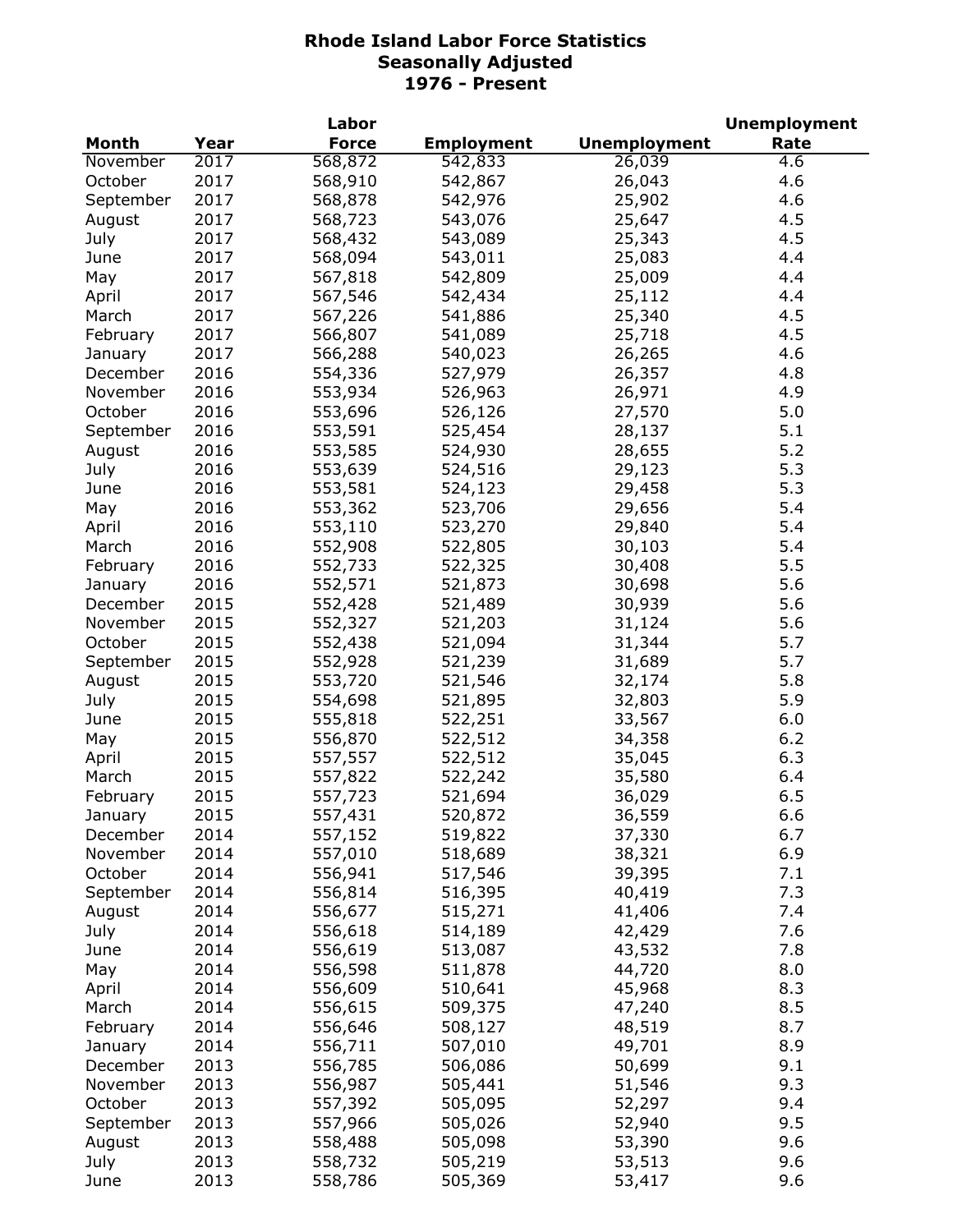|           |      | Labor        |                   |                     | <b>Unemployment</b> |
|-----------|------|--------------|-------------------|---------------------|---------------------|
| Month     | Year | <b>Force</b> | <b>Employment</b> | <b>Unemployment</b> | Rate                |
| May       | 2013 | 558,940      | 505,643           | 53,297              | 9.5                 |
| April     | 2013 | 559,297      | 506,046           | 53,251              | 9.5                 |
| March     | 2013 | 559,931      | 506,604           | 53,327              | 9.5                 |
| February  | 2013 | 560,911      | 507,392           | 53,519              | 9.5                 |
| January   | 2013 | 562,023      | 508,212           | 53,811              | 9.6                 |
| December  | 2012 | 562,969      | 508,737           | 54,232              | 9.6                 |
| November  | 2012 | 563,414      | 508,614           | 54,800              | 9.7                 |
| October   | 2012 | 563,279      | 507,798           | 55,481              | 9.8                 |
| September | 2012 | 562,634      | 506,423           | 56,211              | 10.0                |
| August    | 2012 | 561,632      | 504,721           | 56,911              | 10.1                |
| July      | 2012 | 560,517      | 502,970           | 57,547              | 10.3                |
|           |      |              |                   |                     |                     |
| June      | 2012 | 559,379      | 501,371           | 58,008              | 10.4                |
| May       | 2012 | 558,373      | 500,092           | 58,281              | 10.4                |
| April     | 2012 | 557,728      | 499,229           | 58,499              | 10.5                |
| March     | 2012 | 557,571      | 498,778           | 58,793              | 10.5                |
| February  | 2012 | 557,824      | 498,546           | 59,278              | 10.6                |
| January   | 2012 | 558,445      | 498,475           | 59,970              | 10.7                |
| December  | 2011 | 559,195      | 498,490           | 60,705              | 10.9                |
| November  | 2011 | 559,786      | 498,474           | 61,312              | 11.0                |
| October   | 2011 | 560,083      | 498,375           | 61,708              | 11.0                |
| September | 2011 | 560,162      | 498,282           | 61,880              | 11.0                |
| August    | 2011 | 560,271      | 498,401           | 61,870              | 11.0                |
| July      | 2011 | 560,553      | 498,806           | 61,747              | 11.0                |
| June      | 2011 | 561,130      | 499,522           | 61,608              | 11.0                |
| May       | 2011 | 562,055      | 500,504           | 61,551              | 11.0                |
| April     | 2011 | 563,251      | 501,528           | 61,723              | 11.0                |
| March     | 2011 | 564,558      | 502,337           | 62,221              | 11.0                |
| February  | 2011 | 565,786      | 502,846           | 62,940              | 11.1                |
| January   | 2011 | 566,951      | 503,187           | 63,764              | 11.2                |
| December  | 2010 | 568,158      | 503,571           | 64,587              | 11.4                |
| November  | 2010 | 569,337      | 504,107           | 65,230              | 11.5                |
| October   | 2010 | 570,297      | 504,726           | 65,571              | 11.5                |
| September | 2010 | 571,043      | 505,366           | 65,677              | 11.5                |
| August    | 2010 | 571,663      | 505,931           | 65,732              | 11.5                |
| July      | 2010 | 572,214      | 506,297           | 65,917              | 11.5                |
| June      | 2010 | 572,722      | 506,386           | 66,336              | 11.6                |
| May       | 2010 | 573,007      | 506,076           | 66,931              | 11.7                |
| April     | 2010 | 572,934      | 505,463           | 67,471              | 11.8                |
| March     | 2010 | 572,495      | 504,735           | 67,760              | 11.8                |
| February  | 2010 | 571,720      | 503,913           | 67,807              | 11.9                |
| January   | 2010 | 570,682      | 503,082           | 67,600              | 11.8                |
| December  | 2009 | 569,708      | 502,523           | 67,185              | 11.8                |
| November  | 2009 | 569,272      | 502,515           | 66,757              | 11.7                |
| October   | 2009 | 569,553      | 503,064           | 66,489              | 11.7                |
|           |      |              | 503,932           |                     |                     |
| September | 2009 | 570,350      |                   | 66,418              | 11.6                |
| August    | 2009 | 571,336      | 504,843           | 66,493              | 11.6                |
| July      | 2009 | 572,299      | 505,661           | 66,638              | 11.6                |
| June      | 2009 | 572,988      | 506,299           | 66,689              | 11.6                |
| May       | 2009 | 573,225      | 506,814           | 66,411              | 11.6                |
| April     | 2009 | 572,945      | 507,414           | 65,531              | 11.4                |
| March     | 2009 | 572,186      | 508,335           | 63,851              | 11.2                |
| February  | 2009 | 571,173      | 509,825           | 61,348              | 10.7                |
| January   | 2009 | 570,102      | 511,798           | 58,304              | 10.2                |
| December  | 2008 | 569,129      | 513,987           | 55,142              | 9.7                 |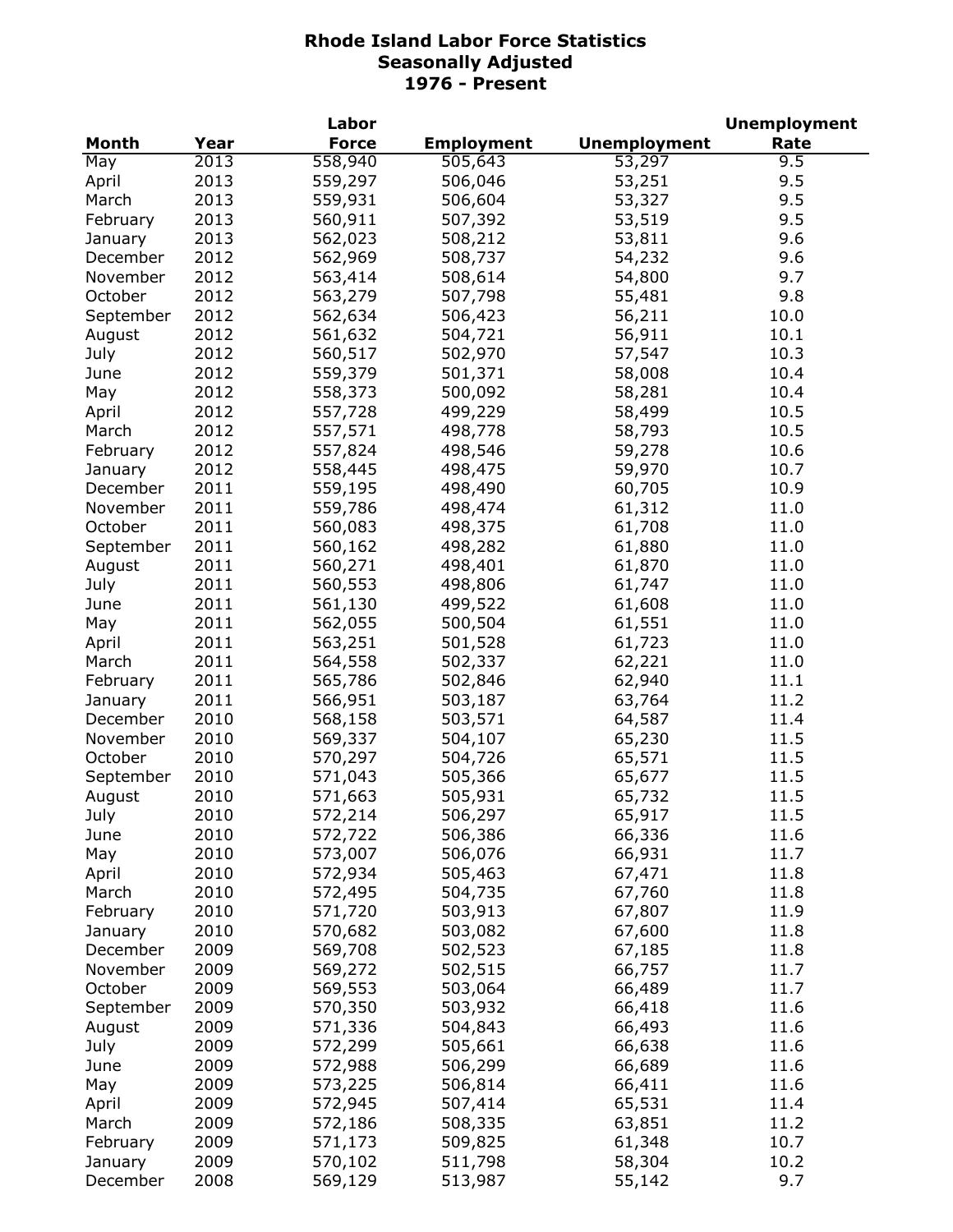|           |      | Labor        |                   |                     | <b>Unemployment</b> |
|-----------|------|--------------|-------------------|---------------------|---------------------|
| Month     | Year | <b>Force</b> | <b>Employment</b> | <b>Unemployment</b> | Rate                |
| November  | 2008 | 568,403      | 516,233           | 52,170              | 9.2                 |
| October   | 2008 | 568,036      | 518,421           | 49,615              | 8.7                 |
| September | 2008 | 567,986      | 520,521           | 47,465              | 8.4                 |
| August    | 2008 | 568,078      | 522,550           | 45,528              | 8.0                 |
| July      | 2008 | 568,073      | 524,490           | 43,583              | 7.7                 |
| June      | 2008 | 567,899      | 526,367           | 41,532              | 7.3                 |
| May       | 2008 | 567,747      | 528,239           | 39,508              | 7.0                 |
| April     | 2008 | 567,825      | 530,113           | 37,712              | 6.6                 |
| March     | 2008 | 568,244      | 531,970           | 36,274              | 6.4                 |
| February  | 2008 | 569,022      | 533,834           | 35,188              | 6.2                 |
|           | 2008 |              | 535,641           | 34,324              | 6.0                 |
| January   | 2007 | 569,965      |                   |                     | 5.9                 |
| December  |      | 570,736      | 537,218           | 33,518              |                     |
| November  | 2007 | 571,118      | 538,458           | 32,660              | 5.7                 |
| October   | 2007 | 571,100      | 539,446           | 31,654              | 5.5                 |
| September | 2007 | 570,798      | 540,203           | 30,595              | 5.4                 |
| August    | 2007 | 570,405      | 540,790           | 29,615              | 5.2                 |
| July      | 2007 | 570,143      | 541,420           | 28,723              | 5.0                 |
| June      | 2007 | 570,163      | 542,213           | 27,950              | 4.9                 |
| May       | 2007 | 570,461      | 543,171           | 27,290              | 4.8                 |
| April     | 2007 | 570,999      | 544,147           | 26,852              | 4.7                 |
| March     | 2007 | 571,668      | 544,930           | 26,738              | 4.7                 |
| February  | 2007 | 572,300      | 545,375           | 26,925              | 4.7                 |
| January   | 2007 | 572,807      | 545,438           | 27,369              | 4.8                 |
| December  | 2006 | 573,158      | 545,163           | 27,995              | 4.9                 |
| November  | 2006 | 573,244      | 544,562           | 28,682              | 5.0                 |
| October   | 2006 | 573,073      | 543,752           | 29,321              | 5.1                 |
| September | 2006 | 572,774      | 542,951           | 29,823              | 5.2                 |
| August    | 2006 | 572,453      | 542,291           | 30,162              | 5.3                 |
| July      | 2006 | 572,139      | 541,730           | 30,409              | 5.3                 |
| June      | 2006 | 571,775      | 541,227           | 30,548              | 5.3                 |
| May       | 2006 | 571,288      | 540,727           | 30,561              | 5.3                 |
| April     | 2006 | 570,682      | 540,218           | 30,464              | 5.3                 |
| March     | 2006 | 570,038      | 539,718           | 30,320              | 5.3                 |
| February  | 2006 | 569,485      | 539,189           | 30,296              | 5.3                 |
| January   | 2006 | 569,149      | 538,717           | 30,432              | 5.3                 |
| December  | 2005 | 569,041      | 538,397           | 30,644              | 5.4                 |
| November  | 2005 | 568,990      | 538,164           | 30,826              | 5.4                 |
| October   | 2005 | 568,714      | 537,884           | 30,830              | 5.4                 |
| September | 2005 | 567,997      | 537,478           | 30,519              | 5.4                 |
| August    | 2005 | 566,774      | 536,885           | 29,889              | 5.3                 |
| July      | 2005 | 565,147      | 536,047           | 29,100              | 5.1                 |
| June      | 2005 | 563,275      | 534,939           | 28,336              | 5.0                 |
|           | 2005 |              |                   |                     | 4.9                 |
| May       | 2005 | 561,332      | 533,579           | 27,753              |                     |
| April     |      | 559,468      | 532,093           | 27,375              | 4.9                 |
| March     | 2005 | 557,823      | 530,675           | 27,148              | 4.9                 |
| February  | 2005 | 556,396      | 529,447           | 26,949              | 4.8                 |
| January   | 2005 | 555,142      | 528,431           | 26,711              | 4.8                 |
| December  | 2004 | 554,184      | 527,677           | 26,507              | 4.8                 |
| November  | 2004 | 553,693      | 527,242           | 26,451              | 4.8                 |
| October   | 2004 | 553,691      | 527,023           | 26,668              | 4.8                 |
| September | 2004 | 554,079      | 526,847           | 27,232              | 4.9                 |
| August    | 2004 | 554,720      | 526,599           | 28,121              | 5.1                 |
| July      | 2004 | 555,375      | 526,216           | 29,159              | 5.3                 |
| June      | 2004 | 555,925      | 525,776           | 30,149              | 5.4                 |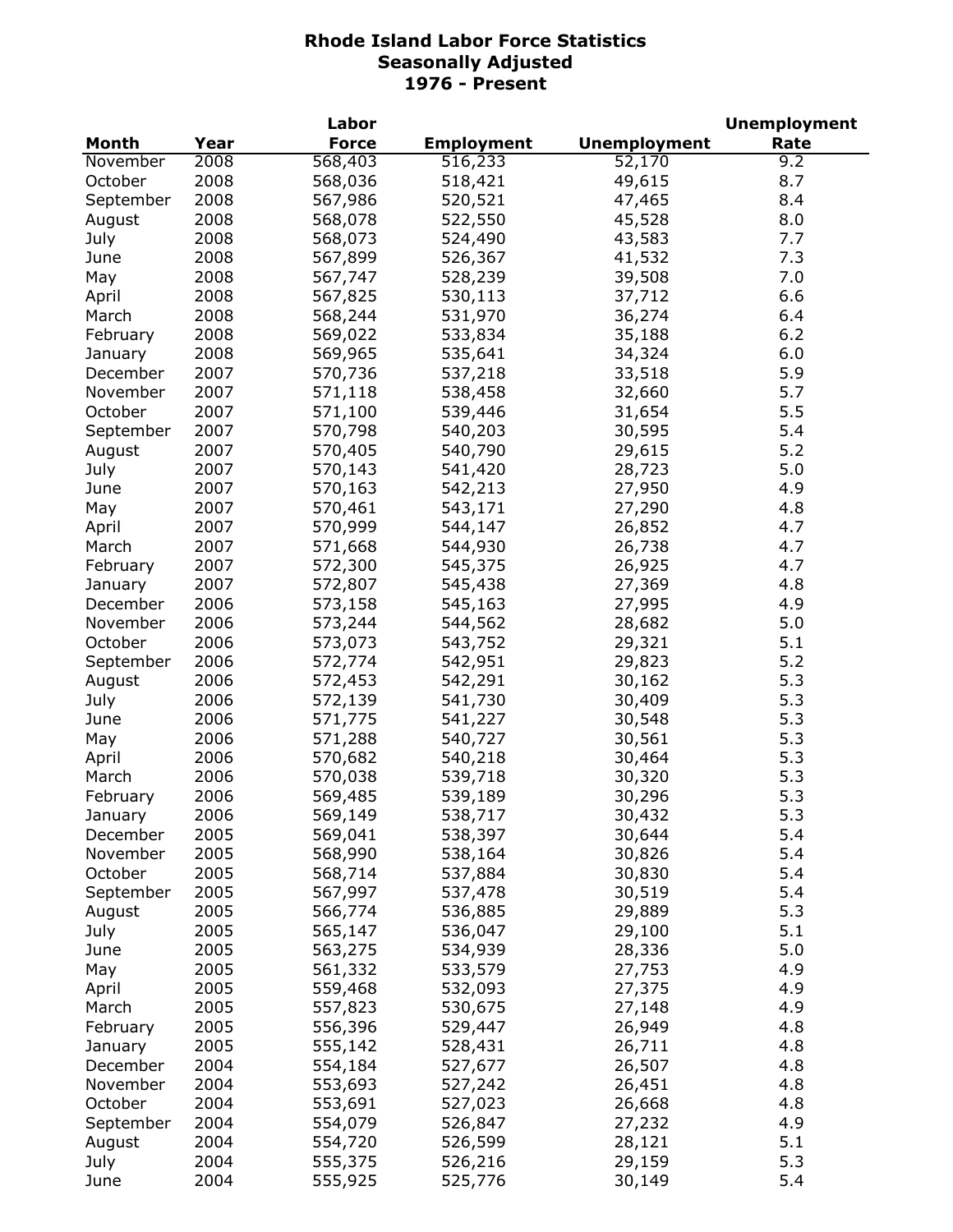|           |      | Labor        |                   |                     | <b>Unemployment</b> |
|-----------|------|--------------|-------------------|---------------------|---------------------|
| Month     | Year | <b>Force</b> | <b>Employment</b> | <b>Unemployment</b> | Rate                |
| May       | 2004 | 556,368      | 525,455           | 30,913              | 5.6                 |
| April     | 2004 | 556,738      | 525,410           | 31,328              | 5.6                 |
| March     | 2004 | 557,108      | 525,705           | 31,403              | 5.6                 |
| February  | 2004 | 557,513      | 526,300           | 31,213              | 5.6                 |
| January   | 2004 | 557,920      | 527,037           | 30,883              | 5.5                 |
| December  | 2003 | 558,181      | 527,660           | 30,521              | 5.5                 |
| November  | 2003 | 558,358      | 528,080           | 30,278              | 5.4                 |
| October   | 2003 | 558,645      | 528,362           | 30,283              | 5.4                 |
| September | 2003 | 559,136      | 528,618           | 30,518              | 5.5                 |
| August    | 2003 | 559,845      | 528,989           | 30,856              | 5.5                 |
| July      | 2003 | 560,764      | 529,557           | 31,207              | 5.6                 |
|           | 2003 |              | 530,275           |                     | 5.6                 |
| June      |      | 561,802      |                   | 31,527              |                     |
| May       | 2003 | 562,647      | 530,878           | 31,769              | 5.6                 |
| April     | 2003 | 563,002      | 531,074           | 31,928              | 5.7                 |
| March     | 2003 | 562,696      | 530,704           | 31,992              | 5.7                 |
| February  | 2003 | 561,835      | 529,842           | 31,993              | 5.7                 |
| January   | 2003 | 560,658      | 528,706           | 31,952              | 5.7                 |
| December  | 2002 | 559,341      | 527,524           | 31,817              | 5.7                 |
| November  | 2002 | 557,845      | 526,423           | 31,422              | 5.6                 |
| October   | 2002 | 556,138      | 525,470           | 30,668              | 5.5                 |
| September | 2002 | 554,301      | 524,618           | 29,683              | 5.4                 |
| August    | 2002 | 552,358      | 523,718           | 28,640              | 5.2                 |
| July      | 2002 | 550,443      | 522,801           | 27,642              | 5.0                 |
| June      | 2002 | 548,638      | 521,835           | 26,803              | 4.9                 |
| May       | 2002 | 547,089      | 520,855           | 26,234              | 4.8                 |
| April     | 2002 | 545,889      | 519,925           | 25,964              | 4.8                 |
| March     | 2002 | 544,960      | 519,022           | 25,938              | 4.8                 |
| February  | 2002 | 544,226      | 518,237           | 25,989              | 4.8                 |
| January   | 2002 | 543,507      | 517,593           | 25,914              | 4.8                 |
| December  | 2001 | 542,752      | 517,108           | 25,644              | 4.7                 |
| November  | 2001 | 542,096      | 516,810           | 25,286              | 4.7                 |
| October   | 2001 | 541,587      | 516,658           | 24,929              | 4.6                 |
| September | 2001 | 541,193      | 516,601           | 24,592              | 4.5                 |
| August    | 2001 | 540,990      | 516,608           | 24,382              | 4.5                 |
| July      | 2001 | 540,980      | 516,608           | 24,372              | 4.5                 |
| June      | 2001 | 541,149      | 516,713           | 24,436              | 4.5                 |
| May       | 2001 | 541,488      | 517,143           | 24,345              | 4.5                 |
| April     | 2001 | 541,856      | 517,876           | 23,980              | 4.4                 |
| March     | 2001 | 542,098      | 518,777           | 23,321              | 4.3                 |
| February  | 2001 | 542,014      | 519,564           | 22,450              | 4.1                 |
| January   | 2001 | 541,675      | 520,071           | 21,604              | 4.0                 |
|           | 2000 | 541,228      | 520,233           | 20,995              | 3.9                 |
| December  |      | 540,761      | 520,059           | 20,702              | 3.8                 |
| November  | 2000 | 540,505      | 519,732           | 20,773              | 3.8                 |
| October   | 2000 |              |                   | 21,124              |                     |
| September | 2000 | 540,682      | 519,558           |                     | 3.9                 |
| August    | 2000 | 541,258      | 519,758           | 21,500              | 4.0                 |
| July      | 2000 | 542,065      | 520,301           | 21,764              | 4.0                 |
| June      | 2000 | 542,938      | 521,016           | 21,922              | 4.0                 |
| May       | 2000 | 543,712      | 521,696           | 22,016              | 4.0                 |
| April     | 2000 | 544,310      | 522,197           | 22,113              | 4.1                 |
| March     | 2000 | 544,724      | 522,422           | 22,302              | 4.1                 |
| February  | 2000 | 544,919      | 522,257           | 22,662              | 4.2                 |
| January   | 2000 | 544,833      | 521,722           | 23,111              | 4.2                 |
| December  | 1999 | 544,489      | 520,961           | 23,528              | 4.3                 |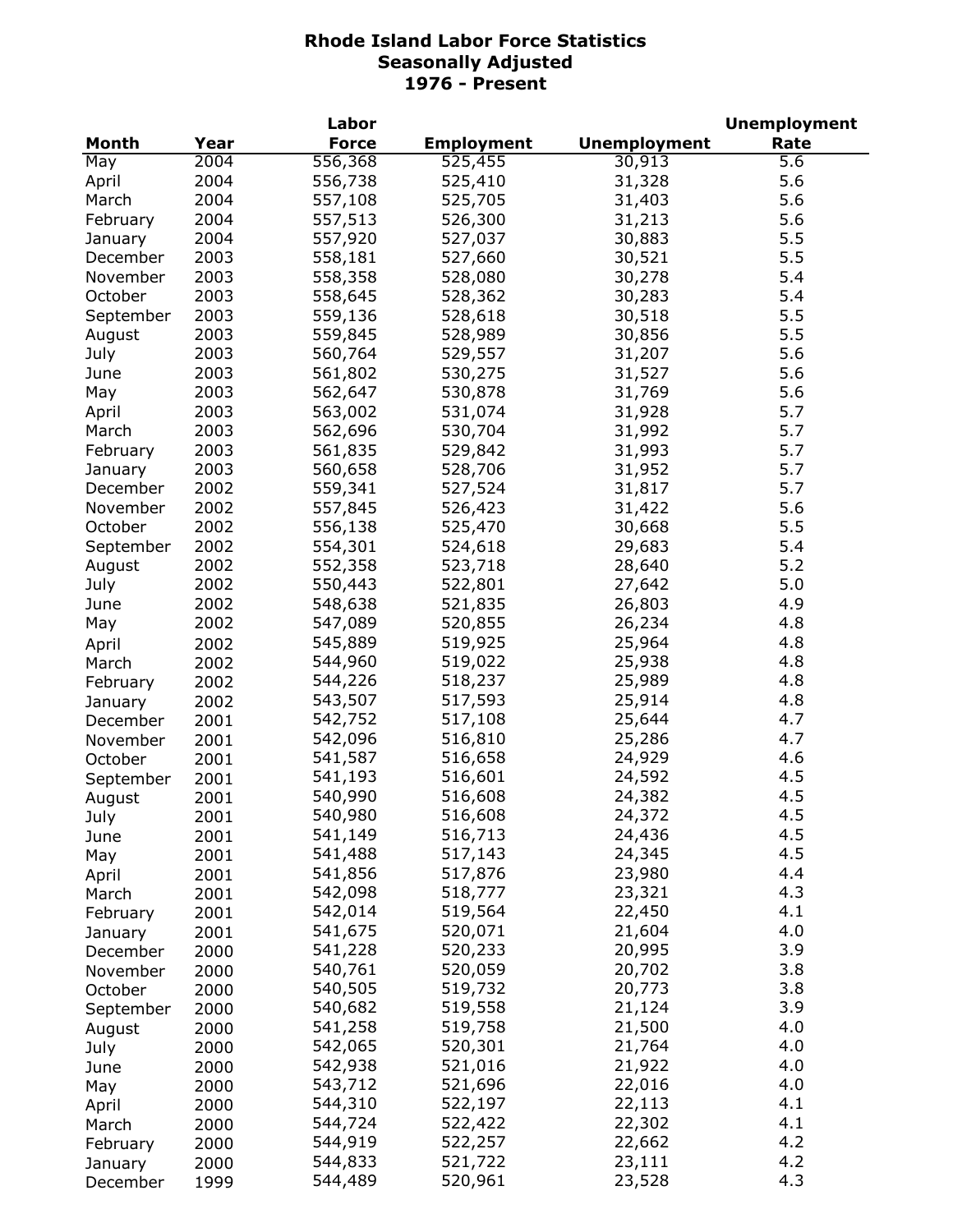|           |      | Labor        |                   |                     | <b>Unemployment</b> |
|-----------|------|--------------|-------------------|---------------------|---------------------|
| Month     | Year | <b>Force</b> | <b>Employment</b> | <b>Unemployment</b> | Rate                |
| November  | 1999 | 543,965      | 520,116           | 23,849              | 4.4                 |
| October   | 1999 | 543,262      | 519,282           | 23,980              | 4.4                 |
| September | 1999 | 542,403      | 518,500           | 23,903              | 4.4                 |
| August    | 1999 | 541,426      | 517,809           | 23,617              | 4.4                 |
| July      | 1999 | 540,366      | 517,300           | 23,066              | 4.3                 |
| June      | 1999 | 539,271      | 516,890           | 22,381              | 4.2                 |
| May       | 1999 | 538,229      | 516,457           | 21,772              | 4.0                 |
| April     | 1999 | 537,337      | 515,992           | 21,345              | 4.0                 |
| March     | 1999 | 536,685      | 515,488           | 21,197              | 3.9                 |
|           | 1999 | 536,319      | 514,927           | 21,392              | 4.0                 |
| February  |      |              | 514,233           | 21,906              | 4.1                 |
| January   | 1999 | 536,139      |                   |                     | 4.2                 |
| December  | 1998 | 535,898      | 513,320           | 22,578              |                     |
| November  | 1998 | 535,382      | 512,217           | 23,165              | 4.3                 |
| October   | 1998 | 534,512      | 511,006           | 23,506              | 4.4                 |
| September | 1998 | 533,324      | 509,763           | 23,561              | 4.4                 |
| August    | 1998 | 532,075      | 508,552           | 23,523              | 4.4                 |
| July      | 1998 | 531,068      | 507,446           | 23,622              | 4.4                 |
| June      | 1998 | 530,438      | 506,561           | 23,877              | 4.5                 |
| May       | 1998 | 530,200      | 505,890           | 24,310              | 4.6                 |
| April     | 1998 | 530,306      | 505,405           | 24,901              | 4.7                 |
| March     | 1998 | 530,605      | 505,113           | 25,492              | 4.8                 |
| February  | 1998 | 531,018      | 505,071           | 25,947              | 4.9                 |
| January   | 1998 | 531,556      | 505,306           | 26,250              | 4.9                 |
| December  | 1997 | 532,255      | 505,801           | 26,454              | 5.0                 |
| November  | 1997 | 533,068      | 506,381           | 26,687              | 5.0                 |
| October   | 1997 | 533,850      | 506,785           | 27,065              | 5.1                 |
| September | 1997 | 534,428      | 506,835           | 27,593              | 5.2                 |
| August    | 1997 | 534,639      | 506,471           | 28,168              | 5.3                 |
| July      | 1997 | 534,284      | 505,612           | 28,672              | 5.4                 |
| June      | 1997 | 533,298      | 504,246           | 29,052              | 5.4                 |
| May       | 1997 | 531,786      | 502,529           | 29,257              | 5.5                 |
| April     | 1997 | 530,008      | 500,693           | 29,315              | 5.5                 |
| March     | 1997 | 528,286      | 499,023           | 29,263              | 5.5                 |
| February  | 1997 | 526,809      | 497,741           | 29,068              | 5.5                 |
| January   | 1997 | 525,549      | 496,836           | 28,713              | 5.5                 |
| December  | 1996 | 524,409      | 496,171           | 28,238              | 5.4                 |
| November  | 1996 | 523,278      | 495,626           | 27,652              | 5.3                 |
| October   | 1996 | 522,114      | 495,130           | 26,984              | 5.2                 |
| September | 1996 | 520,882      | 494,525           | 26,357              | 5.1                 |
|           | 1996 | 519,614      | 493,721           | 25,893              | 5.0                 |
| August    |      | 518,482      | 492,774           | 25,708              | 5.0                 |
| July      | 1996 | 517,572      | 491,716           | 25,856              | 5.0                 |
| June      | 1996 | 516,797      |                   |                     | 5.1                 |
| May       | 1996 |              | 490,510           | 26,287              |                     |
| April     | 1996 | 516,025      | 489,148           | 26,877              | 5.2                 |
| March     | 1996 | 515,159      | 487,650           | 27,509              | 5.3                 |
| February  | 1996 | 514,229      | 486,081           | 28,148              | 5.5                 |
| January   | 1996 | 513,365      | 484,596           | 28,769              | 5.6                 |
| December  | 1995 | 512,723      | 483,298           | 29,425              | 5.7                 |
| November  | 1995 | 512,339      | 482,156           | 30,183              | 5.9                 |
| October   | 1995 | 512,074      | 481,012           | 31,062              | 6.1                 |
| September | 1995 | 511,850      | 479,828           | 32,022              | 6.3                 |
| August    | 1995 | 511,622      | 478,680           | 32,942              | 6.4                 |
| July      | 1995 | 511,358      | 477,728           | 33,630              | 6.6                 |
| June      | 1995 | 511,185      | 477,198           | 33,987              | 6.6                 |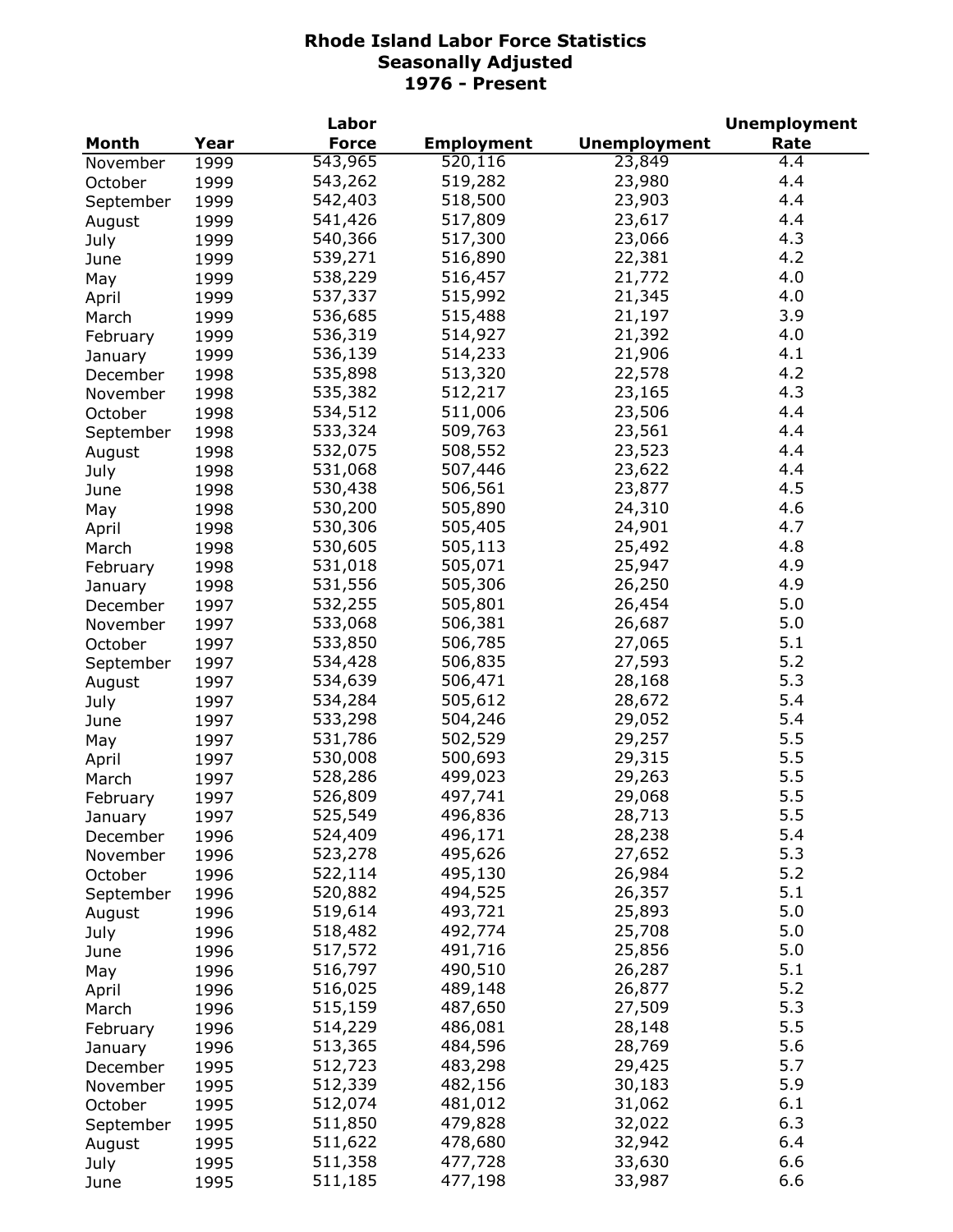|           |      | Labor        |                   |                     | <b>Unemployment</b> |
|-----------|------|--------------|-------------------|---------------------|---------------------|
| Month     | Year | <b>Force</b> | <b>Employment</b> | <b>Unemployment</b> | Rate                |
| May       | 1995 | 511,159      | 477,203           | 33,956              | 6.6                 |
| April     | 1995 | 511,228      | 477,673           | 33,555              | 6.6                 |
| March     | 1995 | 511,403      | 478,427           | 32,976              | 6.4                 |
| February  | 1995 | 511,622      | 479,204           | 32,418              | 6.3                 |
| January   | 1995 | 511,858      | 479,794           | 32,064              | 6.3                 |
| December  | 1994 | 512,099      | 480,049           | 32,050              | 6.3                 |
| November  | 1994 | 512,347      | 479,982           | 32,365              | 6.3                 |
| October   | 1994 | 512,685      | 479,818           | 32,867              | 6.4                 |
| September | 1994 | 513,033      | 479,729           | 33,304              | 6.5                 |
| August    | 1994 | 513,295      | 479,717           | 33,578              | 6.5                 |
| July      | 1994 | 513,546      | 479,826           | 33,720              | 6.6                 |
| June      | 1994 | 513,952      | 480,109           | 33,843              | 6.6                 |
| May       | 1994 | 514,707      | 480,563           | 34,144              | 6.6                 |
| April     | 1994 | 515,821      | 481,092           | 34,729              | 6.7                 |
| March     | 1994 | 517,125      | 481,555           | 35,570              | 6.9                 |
| February  | 1994 | 518,409      | 481,869           | 36,540              | 7.0                 |
|           | 1994 | 519,489      | 482,088           | 37,401              | 7.2                 |
| January   |      | 520,241      | 482,359           | 37,882              | 7.3                 |
| December  | 1993 | 520,748      | 482,800           | 37,948              | 7.3                 |
| November  | 1993 |              |                   |                     | 7.3                 |
| October   | 1993 | 521,226      | 483,433           | 37,793              |                     |
| September | 1993 | 521,899      | 484,169           | 37,730              | 7.2                 |
| August    | 1993 | 522,789      | 484,844           | 37,945              | 7.3                 |
| July      | 1993 | 523,664      | 485,219           | 38,445              | 7.3                 |
| June      | 1993 | 524,234      | 485,113           | 39,121              | 7.5                 |
| May       | 1993 | 524,483      | 484,630           | 39,853              | 7.6                 |
| April     | 1993 | 524,700      | 484,068           | 40,632              | 7.7                 |
| March     | 1993 | 525,048      | 483,684           | 41,364              | 7.9                 |
| February  | 1993 | 525,599      | 483,556           | 42,043              | 8.0                 |
| January   | 1993 | 526,431      | 483,604           | 42,827              | 8.1                 |
| December  | 1992 | 527,538      | 483,733           | 43,805              | 8.3                 |
| November  | 1992 | 528,850      | 483,854           | 44,996              | 8.5                 |
| October   | 1992 | 530,112      | 483,833           | 46,279              | 8.7                 |
| September | 1992 | 531,091      | 483,675           | 47,416              | 8.9                 |
| August    | 1992 | 531,728      | 483,486           | 48,242              | 9.1                 |
| July      | 1992 | 532,039      | 483,243           | 48,796              | 9.2                 |
| June      | 1992 | 532,024      | 482,910           | 49,114              | 9.2                 |
| May       | 1992 | 531,631      | 482,424           | 49,207              | 9.3                 |
| April     | 1992 | 530,822      | 481,766           | 49,056              | 9.2                 |
| March     | 1992 | 529,778      | 481,048           | 48,730              | 9.2                 |
| February  | 1992 | 528,771      | 480,468           | 48,303              | 9.1                 |
| January   | 1992 | 527,828      | 480,041           | 47,787              | 9.1                 |
| December  | 1991 | 526,861      | 479,657           | 47,204              | 9.0                 |
| November  | 1991 | 525,839      | 479,310           | 46,529              | 8.8                 |
| October   | 1991 | 524,883      | 479,051           | 45,832              | 8.7                 |
| September | 1991 | 524,145      | 478,928           | 45,217              | 8.6                 |
| August    | 1991 | 523,778      | 479,017           | 44,761              | 8.5                 |
| July      | 1991 | 523,938      | 479,441           | 44,497              | 8.5                 |
| June      | 1991 | 524,593      | 480,228           | 44,365              | 8.5                 |
| May       | 1991 | 525,498      | 481,316           | 44,182              | 8.4                 |
| April     | 1991 | 526,268      | 482,494           | 43,774              | 8.3                 |
| March     | 1991 | 526,564      | 483,570           | 42,994              | 8.2                 |
| February  | 1991 | 526,249      | 484,517           | 41,732              | 7.9                 |
| January   | 1991 | 525,458      | 485,422           | 40,036              | 7.6                 |
| December  | 1990 | 524,517      | 486,323           | 38,194              | 7.3                 |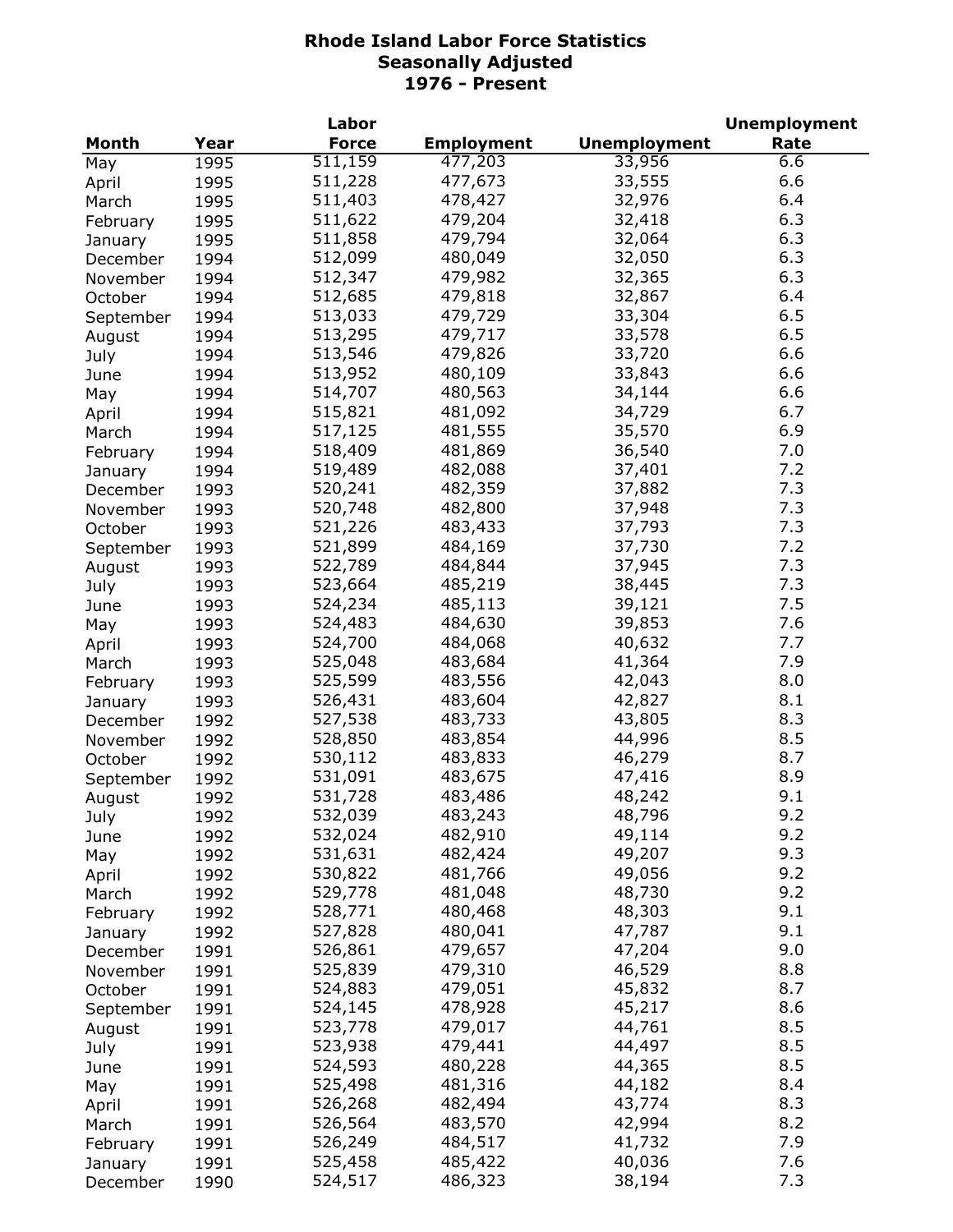|           |      | Labor        |                   |                     | <b>Unemployment</b> |
|-----------|------|--------------|-------------------|---------------------|---------------------|
| Month     | Year | <b>Force</b> | <b>Employment</b> | <b>Unemployment</b> | Rate                |
| November  | 1990 | 523,717      | 487,203           | 36,514              | 7.0                 |
| October   | 1990 | 523,315      | 488,144           | 35,171              | 6.7                 |
| September | 1990 | 523,470      | 489,141           | 34,329              | 6.6                 |
| August    | 1990 | 523,897      | 490,098           | 33,799              | 6.5                 |
| July      | 1990 | 524,148      | 490,936           | 33,212              | 6.3                 |
| June      | 1990 | 524,109      | 491,664           | 32,445              | 6.2                 |
| May       | 1990 | 523,821      | 492,268           | 31,553              | 6.0                 |
| April     | 1990 | 523,381      | 492,773           | 30,608              | 5.8                 |
| March     | 1990 | 522,894      | 493,200           | 29,694              | 5.7                 |
|           |      | 522,379      | 493,497           | 28,882              | 5.5                 |
| February  | 1990 | 521,839      | 493,745           | 28,094              | 5.4                 |
| January   | 1990 |              |                   |                     |                     |
| December  | 1989 | 521,271      | 494,116           | 27,155              | 5.2                 |
| November  | 1989 | 520,589      | 494,661           | 25,928              | 5.0                 |
| October   | 1989 | 519,697      | 495,304           | 24,393              | 4.7                 |
| September | 1989 | 518,613      | 496,011           | 22,602              | 4.4                 |
| August    | 1989 | 517,711      | 496,840           | 20,871              | 4.0                 |
| July      | 1989 | 517,303      | 497,837           | 19,466              | 3.8                 |
| June      | 1989 | 517,360      | 498,978           | 18,382              | 3.6                 |
| May       | 1989 | 517,768      | 500,173           | 17,595              | 3.4                 |
| April     | 1989 | 518,381      | 501,364           | 17,017              | 3.3                 |
| March     | 1989 | 519,022      | 502,428           | 16,594              | 3.2                 |
| February  | 1989 | 519,479      | 503,200           | 16,279              | 3.1                 |
| January   | 1989 | 519,669      | 503,566           | 16,103              | 3.1                 |
| December  | 1988 | 519,638      | 503,562           | 16,076              | 3.1                 |
| November  | 1988 | 519,474      | 503,327           | 16,147              | 3.1                 |
| October   | 1988 | 519,209      | 503,005           | 16,204              | 3.1                 |
| September | 1988 | 518,804      | 502,738           | 16,066              | 3.1                 |
| August    | 1988 | 518,111      | 502,482           | 15,629              | 3.0                 |
| July      | 1988 | 517,124      | 502,104           | 15,020              | 2.9                 |
| June      | 1988 | 516,032      | 501,578           | 14,454              | 2.8                 |
| May       | 1988 | 515,042      | 500,960           | 14,082              | 2.7                 |
| April     | 1988 | 514,379      | 500,332           | 14,047              | 2.7                 |
| March     | 1988 | 514,114      | 499,731           | 14,383              | 2.8                 |
| February  | 1988 | 514,275      | 499,260           | 15,015              | 2.9                 |
|           |      | 514,801      | 498,995           | 15,806              | 3.1                 |
| January   | 1988 | 515,457      | 498,884           | 16,573              | 3.2                 |
| December  | 1987 | 515,990      | 498,802           | 17,188              | 3.3                 |
| November  | 1987 | 516,233      | 498,607           |                     | 3.4                 |
| October   | 1987 |              |                   | 17,626              | 3.5                 |
| September | 1987 | 516,187      | 498,197           | 17,990              |                     |
| August    | 1987 | 515,974      | 497,527           | 18,447              | 3.6                 |
| July      | 1987 | 515,607      | 496,611           | 18,996              | 3.7                 |
| June      | 1987 | 514,953      | 495,435           | 19,518              | 3.8                 |
| May       | 1987 | 514,038      | 494,106           | 19,932              | 3.9                 |
| April     | 1987 | 512,964      | 492,731           | 20,233              | 3.9                 |
| March     | 1987 | 511,911      | 491,471           | 20,440              | 4.0                 |
| February  | 1987 | 510,997      | 490,404           | 20,593              | 4.0                 |
| January   | 1987 | 510,235      | 489,498           | 20,737              | 4.1                 |
| December  | 1986 | 509,623      | 488,695           | 20,928              | 4.1                 |
| November  | 1986 | 509,221      | 488,011           | 21,210              | 4.2                 |
| October   | 1986 | 508,918      | 487,408           | 21,510              | 4.2                 |
| September | 1986 | 508,425      | 486,765           | 21,660              | 4.3                 |
| August    | 1986 | 507,568      | 486,071           | 21,497              | 4.2                 |
| July      | 1986 | 506,453      | 485,369           | 21,084              | 4.2                 |
| June      | 1986 | 505,295      | 484,691           | 20,604              | 4.1                 |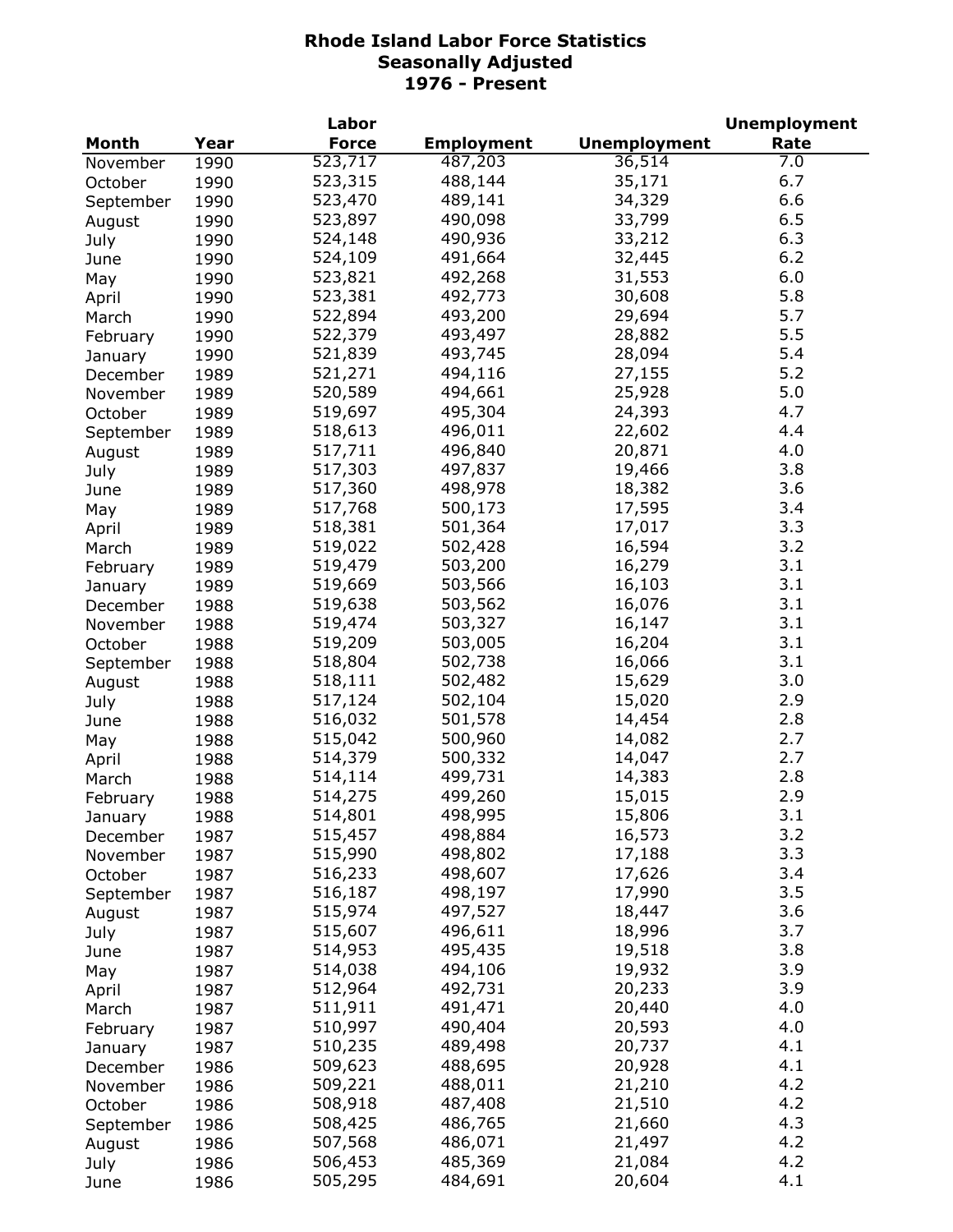|           |      | Labor        |                   |                     | <b>Unemployment</b> |
|-----------|------|--------------|-------------------|---------------------|---------------------|
| Month     | Year | <b>Force</b> | <b>Employment</b> | <b>Unemployment</b> | Rate                |
| May       | 1986 | 504,217      | 484,088           | 20,129              | 4.0                 |
| April     | 1986 | 503,319      | 483,619           | 19,700              | 3.9                 |
| March     | 1986 | 502,702      | 483,298           | 19,404              | 3.9                 |
| February  | 1986 | 502,418      | 483,039           | 19,379              | 3.9                 |
| January   | 1986 | 502,343      | 482,689           | 19,654              | 3.9                 |
| December  | 1985 | 502,240      | 482,057           | 20,183              | 4.0                 |
| November  | 1985 | 501,801      | 480,935           | 20,866              | 4.2                 |
| October   | 1985 | 500,896      | 479,309           | 21,587              | 4.3                 |
| September | 1985 | 499,744      | 477,444           | 22,300              | 4.5                 |
| August    | 1985 | 498,628      | 475,677           | 22,951              | 4.6                 |
| July      | 1985 | 497,757      | 474,287           | 23,470              | 4.7                 |
| June      | 1985 | 497,310      | 473,378           | 23,932              | 4.8                 |
|           | 1985 | 497,281      | 472,870           | 24,411              | 4.9                 |
| May       | 1985 | 497,379      | 472,592           | 24,787              | 5.0                 |
| April     |      | 497,295      | 472,342           | 24,953              | 5.0                 |
| March     | 1985 | 496,778      | 471,940           | 24,838              | 5.0                 |
| February  | 1985 | 495,654      |                   |                     | 4.9                 |
| January   | 1985 |              | 471,231           | 24,423              |                     |
| December  | 1984 | 493,994      | 470,177           | 23,817              | 4.8                 |
| November  | 1984 | 492,158      | 468,964           | 23,194              | 4.7                 |
| October   | 1984 | 490,598      | 467,797           | 22,801              | 4.6                 |
| September | 1984 | 489,536      | 466,683           | 22,853              | 4.7                 |
| August    | 1984 | 488,990      | 465,560           | 23,430              | 4.8                 |
| July      | 1984 | 488,794      | 464,346           | 24,448              | 5.0                 |
| June      | 1984 | 488,619      | 462,927           | 25,692              | 5.3                 |
| May       | 1984 | 488,101      | 461,145           | 26,956              | 5.5                 |
| April     | 1984 | 487,119      | 458,988           | 28,131              | 5.8                 |
| March     | 1984 | 485,661      | 456,539           | 29,122              | 6.0                 |
| February  | 1984 | 483,952      | 453,967           | 29,985              | 6.2                 |
| January   | 1984 | 482,502      | 451,574           | 30,928              | 6.4                 |
| December  | 1983 | 481,666      | 449,573           | 32,093              | 6.7                 |
| November  | 1983 | 481,514      | 447,963           | 33,551              | 7.0                 |
| October   | 1983 | 481,820      | 446,526           | 35,294              | 7.3                 |
| September | 1983 | 482,146      | 445,024           | 37,122              | 7.7                 |
| August    | 1983 | 482,102      | 443,284           | 38,818              | 8.1                 |
| July      | 1983 | 481,504      | 441,253           | 40,251              | 8.4                 |
| June      | 1983 | 480,548      | 439,121           | 41,427              | 8.6                 |
| May       | 1983 | 479,701      | 437,126           | 42,575              | 8.9                 |
| April     | 1983 | 479,312      | 435,343           | 43,969              | 9.2                 |
| March     | 1983 | 479,512      | 433,821           | 45,691              | 9.5                 |
| February  | 1983 | 480,206      | 432,630           | 47,576              | 9.9                 |
| January   | 1983 | 481,145      | 431,835           | 49,310              | 10.2                |
| December  | 1982 | 482,045      | 431,480           | 50,565              | 10.5                |
| November  | 1982 | 482,626      | 431,541           | 51,085              | 10.6                |
| October   | 1982 | 482,906      | 432,061           | 50,845              | 10.5                |
| September | 1982 | 483,137      | 432,978           | 50,159              | 10.4                |
| August    | 1982 | 483,421      | 433,996           | 49,425              | 10.2                |
| July      | 1982 | 483,725      | 434,855           | 48,870              | 10.1                |
| June      | 1982 | 483,801      | 435,379           | 48,422              | 10.0                |
| May       | 1982 | 483,428      | 435,537           | 47,891              | 9.9                 |
| April     | 1982 | 482,648      | 435,529           | 47,119              | 9.8                 |
| March     | 1982 | 481,661      | 435,634           | 46,027              | 9.6                 |
|           | 1982 | 480,652      | 436,027           | 44,625              | 9.3                 |
| February  | 1982 | 479,690      | 436,687           | 43,003              | 9.0                 |
| January   | 1981 | 478,837      | 437,516           | 41,321              | 8.6                 |
| December  |      |              |                   |                     |                     |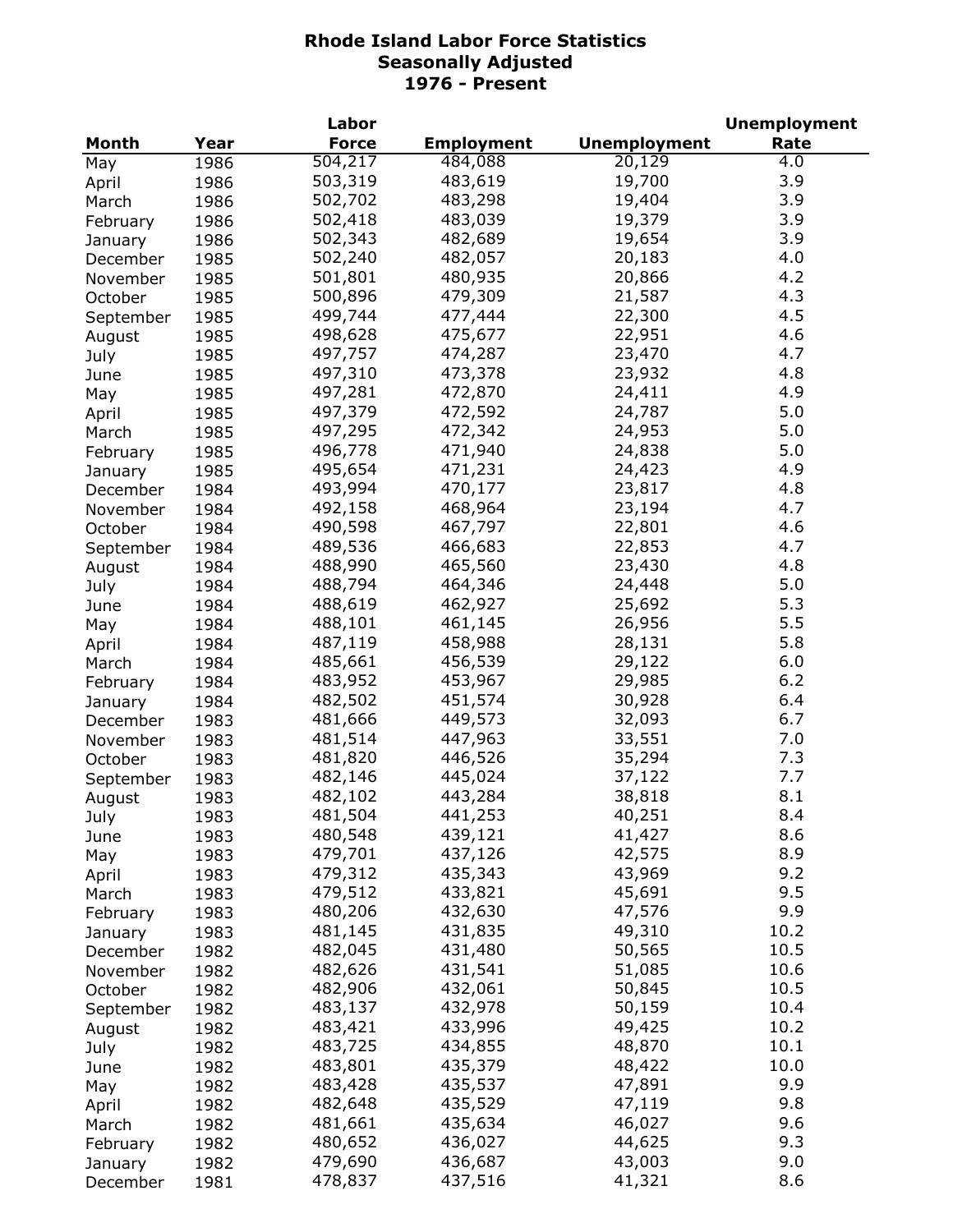| Month<br><b>Force</b><br><b>Employment</b><br><b>Unemployment</b><br>Rate<br>Year<br>478,072<br>39,730<br>438,342<br>8.3<br>1981<br>November<br>477,330<br>439,008<br>38,322<br>8.0<br>October<br>1981<br>7.8<br>476,646<br>439,570<br>37,076<br>1981<br>September<br>476,194<br>36,005<br>7.6<br>440,189<br>1981<br>August<br>476,098<br>440,890<br>35,208<br>7.4<br>1981<br>July<br>476,362<br>7.3<br>441,625<br>34,737<br>1981<br>June<br>476,739<br>442,285<br>7.2<br>34,454<br>1981<br>May<br>7.2<br>476,868<br>442,678<br>34,190<br>1981<br>April<br>7.1<br>476,566<br>442,613<br>33,953<br>1981<br>March<br>7.1<br>475,769<br>442,012<br>33,757<br>1981<br>February<br>440,906<br>7.1<br>474,626<br>33,720<br>1981<br>January<br>439,504<br>7.2<br>473,466<br>33,962<br>1980<br>December<br>472,657<br>438,145<br>34,512<br>7.3<br>1980<br>November<br>472,310<br>437,033<br>35,277<br>7.5<br>1980<br>October<br>472,209<br>436,184<br>7.6<br>36,025<br>1980<br>September<br>7.7<br>472,076<br>435,629<br>36,447<br>1980<br>August<br>7.7<br>471,654<br>435,370<br>36,284<br>1980<br>July<br>7.5<br>470,949<br>435,411<br>35,538<br>1980<br>June<br>7.3<br>470,215<br>435,785<br>34,430<br>1980<br>May<br>469,613<br>436,391<br>33,222<br>7.1<br>1980<br>April<br>6.8<br>469,134<br>437,011<br>32,123<br>1980<br>March<br>468,821<br>437,547<br>31,274<br>6.7<br>1980<br>February<br>6.5<br>468,602<br>437,954<br>30,648<br>1980<br>January<br>468,313<br>438,132<br>30,181<br>6.4<br>1979<br>December<br>467,842<br>437,991<br>29,851<br>6.4<br>1979<br>November<br>437,495<br>6.3<br>467,068<br>29,573<br>October<br>1979<br>465,982<br>436,593<br>29,389<br>6.3<br>1979<br>September<br>435,414<br>6.3<br>464,756<br>29,342<br>1979<br>August<br>434,265<br>6.3<br>463,645<br>29,380<br>July<br>1979<br>433,325<br>6.4<br>462,750<br>29,425<br>1979<br>June<br>432,588<br>6.4<br>461,995<br>29,407<br>1979<br>May<br>461,294<br>432,018<br>29,276<br>6.3<br>1979<br>April<br>6.3<br>460,487<br>431,487<br>29,000<br>1979<br>March<br>6.2<br>459,408<br>430,768<br>28,640<br>1979<br>February<br>6.2<br>28,302<br>January<br>1979<br>458,015<br>429,713<br>6.1<br>456,287<br>428,284<br>28,003<br>1978<br>December<br>6.1<br>454,397<br>426,649<br>27,748<br>1978<br>November<br>452,708<br>425,109<br>27,599<br>6.1<br>1978<br>October<br>451,475<br>423,966<br>27,509<br>6.1<br>1978<br>September<br>6.1<br>450,645<br>423,176<br>27,469<br>1978<br>August<br>6.1<br>450,021<br>422,448<br>27,573<br>July<br>1978<br>6.2<br>449,425<br>421,597<br>27,828<br>1978<br>June<br>6.3<br>448,824<br>420,617<br>28,207<br>1978<br>May<br>448,405<br>419,659<br>28,746<br>6.4<br>1978<br>April<br>448,388<br>418,939<br>29,449<br>6.6<br>1978<br>March<br>418,571<br>448,858<br>30,287<br>6.7<br>1978<br>February<br>418,504<br>6.9<br>449,681<br>31,177<br>1978<br>January<br>418,563<br>7.1<br>450,684<br>32,121<br>1977<br>December<br>7.3<br>451,501<br>418,412<br>33,089<br>1977<br>November<br>7.5<br>451,753<br>417,781<br>33,972<br>1977<br>October<br>7.7<br>451,340<br>416,620<br>34,720<br>1977<br>September<br>7.8<br>450,423<br>415,074<br>35,349<br>1977<br>August<br>449,368<br>413,444<br>35,924<br>8.0<br>1977<br>July<br>448,478<br>411,942<br>8.1<br>36,536<br>1977<br>June |  | Labor |  | <b>Unemployment</b> |
|---------------------------------------------------------------------------------------------------------------------------------------------------------------------------------------------------------------------------------------------------------------------------------------------------------------------------------------------------------------------------------------------------------------------------------------------------------------------------------------------------------------------------------------------------------------------------------------------------------------------------------------------------------------------------------------------------------------------------------------------------------------------------------------------------------------------------------------------------------------------------------------------------------------------------------------------------------------------------------------------------------------------------------------------------------------------------------------------------------------------------------------------------------------------------------------------------------------------------------------------------------------------------------------------------------------------------------------------------------------------------------------------------------------------------------------------------------------------------------------------------------------------------------------------------------------------------------------------------------------------------------------------------------------------------------------------------------------------------------------------------------------------------------------------------------------------------------------------------------------------------------------------------------------------------------------------------------------------------------------------------------------------------------------------------------------------------------------------------------------------------------------------------------------------------------------------------------------------------------------------------------------------------------------------------------------------------------------------------------------------------------------------------------------------------------------------------------------------------------------------------------------------------------------------------------------------------------------------------------------------------------------------------------------------------------------------------------------------------------------------------------------------------------------------------------------------------------------------------------------------------------------------------------------------------------------------------------------------------------------------------------------------------------------------------------------------------------------------------------------------------------------------------------------------------------------------------------------------------------------------------------------------------------------------------|--|-------|--|---------------------|
|                                                                                                                                                                                                                                                                                                                                                                                                                                                                                                                                                                                                                                                                                                                                                                                                                                                                                                                                                                                                                                                                                                                                                                                                                                                                                                                                                                                                                                                                                                                                                                                                                                                                                                                                                                                                                                                                                                                                                                                                                                                                                                                                                                                                                                                                                                                                                                                                                                                                                                                                                                                                                                                                                                                                                                                                                                                                                                                                                                                                                                                                                                                                                                                                                                                                                                   |  |       |  |                     |
|                                                                                                                                                                                                                                                                                                                                                                                                                                                                                                                                                                                                                                                                                                                                                                                                                                                                                                                                                                                                                                                                                                                                                                                                                                                                                                                                                                                                                                                                                                                                                                                                                                                                                                                                                                                                                                                                                                                                                                                                                                                                                                                                                                                                                                                                                                                                                                                                                                                                                                                                                                                                                                                                                                                                                                                                                                                                                                                                                                                                                                                                                                                                                                                                                                                                                                   |  |       |  |                     |
|                                                                                                                                                                                                                                                                                                                                                                                                                                                                                                                                                                                                                                                                                                                                                                                                                                                                                                                                                                                                                                                                                                                                                                                                                                                                                                                                                                                                                                                                                                                                                                                                                                                                                                                                                                                                                                                                                                                                                                                                                                                                                                                                                                                                                                                                                                                                                                                                                                                                                                                                                                                                                                                                                                                                                                                                                                                                                                                                                                                                                                                                                                                                                                                                                                                                                                   |  |       |  |                     |
|                                                                                                                                                                                                                                                                                                                                                                                                                                                                                                                                                                                                                                                                                                                                                                                                                                                                                                                                                                                                                                                                                                                                                                                                                                                                                                                                                                                                                                                                                                                                                                                                                                                                                                                                                                                                                                                                                                                                                                                                                                                                                                                                                                                                                                                                                                                                                                                                                                                                                                                                                                                                                                                                                                                                                                                                                                                                                                                                                                                                                                                                                                                                                                                                                                                                                                   |  |       |  |                     |
|                                                                                                                                                                                                                                                                                                                                                                                                                                                                                                                                                                                                                                                                                                                                                                                                                                                                                                                                                                                                                                                                                                                                                                                                                                                                                                                                                                                                                                                                                                                                                                                                                                                                                                                                                                                                                                                                                                                                                                                                                                                                                                                                                                                                                                                                                                                                                                                                                                                                                                                                                                                                                                                                                                                                                                                                                                                                                                                                                                                                                                                                                                                                                                                                                                                                                                   |  |       |  |                     |
|                                                                                                                                                                                                                                                                                                                                                                                                                                                                                                                                                                                                                                                                                                                                                                                                                                                                                                                                                                                                                                                                                                                                                                                                                                                                                                                                                                                                                                                                                                                                                                                                                                                                                                                                                                                                                                                                                                                                                                                                                                                                                                                                                                                                                                                                                                                                                                                                                                                                                                                                                                                                                                                                                                                                                                                                                                                                                                                                                                                                                                                                                                                                                                                                                                                                                                   |  |       |  |                     |
|                                                                                                                                                                                                                                                                                                                                                                                                                                                                                                                                                                                                                                                                                                                                                                                                                                                                                                                                                                                                                                                                                                                                                                                                                                                                                                                                                                                                                                                                                                                                                                                                                                                                                                                                                                                                                                                                                                                                                                                                                                                                                                                                                                                                                                                                                                                                                                                                                                                                                                                                                                                                                                                                                                                                                                                                                                                                                                                                                                                                                                                                                                                                                                                                                                                                                                   |  |       |  |                     |
|                                                                                                                                                                                                                                                                                                                                                                                                                                                                                                                                                                                                                                                                                                                                                                                                                                                                                                                                                                                                                                                                                                                                                                                                                                                                                                                                                                                                                                                                                                                                                                                                                                                                                                                                                                                                                                                                                                                                                                                                                                                                                                                                                                                                                                                                                                                                                                                                                                                                                                                                                                                                                                                                                                                                                                                                                                                                                                                                                                                                                                                                                                                                                                                                                                                                                                   |  |       |  |                     |
|                                                                                                                                                                                                                                                                                                                                                                                                                                                                                                                                                                                                                                                                                                                                                                                                                                                                                                                                                                                                                                                                                                                                                                                                                                                                                                                                                                                                                                                                                                                                                                                                                                                                                                                                                                                                                                                                                                                                                                                                                                                                                                                                                                                                                                                                                                                                                                                                                                                                                                                                                                                                                                                                                                                                                                                                                                                                                                                                                                                                                                                                                                                                                                                                                                                                                                   |  |       |  |                     |
|                                                                                                                                                                                                                                                                                                                                                                                                                                                                                                                                                                                                                                                                                                                                                                                                                                                                                                                                                                                                                                                                                                                                                                                                                                                                                                                                                                                                                                                                                                                                                                                                                                                                                                                                                                                                                                                                                                                                                                                                                                                                                                                                                                                                                                                                                                                                                                                                                                                                                                                                                                                                                                                                                                                                                                                                                                                                                                                                                                                                                                                                                                                                                                                                                                                                                                   |  |       |  |                     |
|                                                                                                                                                                                                                                                                                                                                                                                                                                                                                                                                                                                                                                                                                                                                                                                                                                                                                                                                                                                                                                                                                                                                                                                                                                                                                                                                                                                                                                                                                                                                                                                                                                                                                                                                                                                                                                                                                                                                                                                                                                                                                                                                                                                                                                                                                                                                                                                                                                                                                                                                                                                                                                                                                                                                                                                                                                                                                                                                                                                                                                                                                                                                                                                                                                                                                                   |  |       |  |                     |
|                                                                                                                                                                                                                                                                                                                                                                                                                                                                                                                                                                                                                                                                                                                                                                                                                                                                                                                                                                                                                                                                                                                                                                                                                                                                                                                                                                                                                                                                                                                                                                                                                                                                                                                                                                                                                                                                                                                                                                                                                                                                                                                                                                                                                                                                                                                                                                                                                                                                                                                                                                                                                                                                                                                                                                                                                                                                                                                                                                                                                                                                                                                                                                                                                                                                                                   |  |       |  |                     |
|                                                                                                                                                                                                                                                                                                                                                                                                                                                                                                                                                                                                                                                                                                                                                                                                                                                                                                                                                                                                                                                                                                                                                                                                                                                                                                                                                                                                                                                                                                                                                                                                                                                                                                                                                                                                                                                                                                                                                                                                                                                                                                                                                                                                                                                                                                                                                                                                                                                                                                                                                                                                                                                                                                                                                                                                                                                                                                                                                                                                                                                                                                                                                                                                                                                                                                   |  |       |  |                     |
|                                                                                                                                                                                                                                                                                                                                                                                                                                                                                                                                                                                                                                                                                                                                                                                                                                                                                                                                                                                                                                                                                                                                                                                                                                                                                                                                                                                                                                                                                                                                                                                                                                                                                                                                                                                                                                                                                                                                                                                                                                                                                                                                                                                                                                                                                                                                                                                                                                                                                                                                                                                                                                                                                                                                                                                                                                                                                                                                                                                                                                                                                                                                                                                                                                                                                                   |  |       |  |                     |
|                                                                                                                                                                                                                                                                                                                                                                                                                                                                                                                                                                                                                                                                                                                                                                                                                                                                                                                                                                                                                                                                                                                                                                                                                                                                                                                                                                                                                                                                                                                                                                                                                                                                                                                                                                                                                                                                                                                                                                                                                                                                                                                                                                                                                                                                                                                                                                                                                                                                                                                                                                                                                                                                                                                                                                                                                                                                                                                                                                                                                                                                                                                                                                                                                                                                                                   |  |       |  |                     |
|                                                                                                                                                                                                                                                                                                                                                                                                                                                                                                                                                                                                                                                                                                                                                                                                                                                                                                                                                                                                                                                                                                                                                                                                                                                                                                                                                                                                                                                                                                                                                                                                                                                                                                                                                                                                                                                                                                                                                                                                                                                                                                                                                                                                                                                                                                                                                                                                                                                                                                                                                                                                                                                                                                                                                                                                                                                                                                                                                                                                                                                                                                                                                                                                                                                                                                   |  |       |  |                     |
|                                                                                                                                                                                                                                                                                                                                                                                                                                                                                                                                                                                                                                                                                                                                                                                                                                                                                                                                                                                                                                                                                                                                                                                                                                                                                                                                                                                                                                                                                                                                                                                                                                                                                                                                                                                                                                                                                                                                                                                                                                                                                                                                                                                                                                                                                                                                                                                                                                                                                                                                                                                                                                                                                                                                                                                                                                                                                                                                                                                                                                                                                                                                                                                                                                                                                                   |  |       |  |                     |
|                                                                                                                                                                                                                                                                                                                                                                                                                                                                                                                                                                                                                                                                                                                                                                                                                                                                                                                                                                                                                                                                                                                                                                                                                                                                                                                                                                                                                                                                                                                                                                                                                                                                                                                                                                                                                                                                                                                                                                                                                                                                                                                                                                                                                                                                                                                                                                                                                                                                                                                                                                                                                                                                                                                                                                                                                                                                                                                                                                                                                                                                                                                                                                                                                                                                                                   |  |       |  |                     |
|                                                                                                                                                                                                                                                                                                                                                                                                                                                                                                                                                                                                                                                                                                                                                                                                                                                                                                                                                                                                                                                                                                                                                                                                                                                                                                                                                                                                                                                                                                                                                                                                                                                                                                                                                                                                                                                                                                                                                                                                                                                                                                                                                                                                                                                                                                                                                                                                                                                                                                                                                                                                                                                                                                                                                                                                                                                                                                                                                                                                                                                                                                                                                                                                                                                                                                   |  |       |  |                     |
|                                                                                                                                                                                                                                                                                                                                                                                                                                                                                                                                                                                                                                                                                                                                                                                                                                                                                                                                                                                                                                                                                                                                                                                                                                                                                                                                                                                                                                                                                                                                                                                                                                                                                                                                                                                                                                                                                                                                                                                                                                                                                                                                                                                                                                                                                                                                                                                                                                                                                                                                                                                                                                                                                                                                                                                                                                                                                                                                                                                                                                                                                                                                                                                                                                                                                                   |  |       |  |                     |
|                                                                                                                                                                                                                                                                                                                                                                                                                                                                                                                                                                                                                                                                                                                                                                                                                                                                                                                                                                                                                                                                                                                                                                                                                                                                                                                                                                                                                                                                                                                                                                                                                                                                                                                                                                                                                                                                                                                                                                                                                                                                                                                                                                                                                                                                                                                                                                                                                                                                                                                                                                                                                                                                                                                                                                                                                                                                                                                                                                                                                                                                                                                                                                                                                                                                                                   |  |       |  |                     |
|                                                                                                                                                                                                                                                                                                                                                                                                                                                                                                                                                                                                                                                                                                                                                                                                                                                                                                                                                                                                                                                                                                                                                                                                                                                                                                                                                                                                                                                                                                                                                                                                                                                                                                                                                                                                                                                                                                                                                                                                                                                                                                                                                                                                                                                                                                                                                                                                                                                                                                                                                                                                                                                                                                                                                                                                                                                                                                                                                                                                                                                                                                                                                                                                                                                                                                   |  |       |  |                     |
|                                                                                                                                                                                                                                                                                                                                                                                                                                                                                                                                                                                                                                                                                                                                                                                                                                                                                                                                                                                                                                                                                                                                                                                                                                                                                                                                                                                                                                                                                                                                                                                                                                                                                                                                                                                                                                                                                                                                                                                                                                                                                                                                                                                                                                                                                                                                                                                                                                                                                                                                                                                                                                                                                                                                                                                                                                                                                                                                                                                                                                                                                                                                                                                                                                                                                                   |  |       |  |                     |
|                                                                                                                                                                                                                                                                                                                                                                                                                                                                                                                                                                                                                                                                                                                                                                                                                                                                                                                                                                                                                                                                                                                                                                                                                                                                                                                                                                                                                                                                                                                                                                                                                                                                                                                                                                                                                                                                                                                                                                                                                                                                                                                                                                                                                                                                                                                                                                                                                                                                                                                                                                                                                                                                                                                                                                                                                                                                                                                                                                                                                                                                                                                                                                                                                                                                                                   |  |       |  |                     |
|                                                                                                                                                                                                                                                                                                                                                                                                                                                                                                                                                                                                                                                                                                                                                                                                                                                                                                                                                                                                                                                                                                                                                                                                                                                                                                                                                                                                                                                                                                                                                                                                                                                                                                                                                                                                                                                                                                                                                                                                                                                                                                                                                                                                                                                                                                                                                                                                                                                                                                                                                                                                                                                                                                                                                                                                                                                                                                                                                                                                                                                                                                                                                                                                                                                                                                   |  |       |  |                     |
|                                                                                                                                                                                                                                                                                                                                                                                                                                                                                                                                                                                                                                                                                                                                                                                                                                                                                                                                                                                                                                                                                                                                                                                                                                                                                                                                                                                                                                                                                                                                                                                                                                                                                                                                                                                                                                                                                                                                                                                                                                                                                                                                                                                                                                                                                                                                                                                                                                                                                                                                                                                                                                                                                                                                                                                                                                                                                                                                                                                                                                                                                                                                                                                                                                                                                                   |  |       |  |                     |
|                                                                                                                                                                                                                                                                                                                                                                                                                                                                                                                                                                                                                                                                                                                                                                                                                                                                                                                                                                                                                                                                                                                                                                                                                                                                                                                                                                                                                                                                                                                                                                                                                                                                                                                                                                                                                                                                                                                                                                                                                                                                                                                                                                                                                                                                                                                                                                                                                                                                                                                                                                                                                                                                                                                                                                                                                                                                                                                                                                                                                                                                                                                                                                                                                                                                                                   |  |       |  |                     |
|                                                                                                                                                                                                                                                                                                                                                                                                                                                                                                                                                                                                                                                                                                                                                                                                                                                                                                                                                                                                                                                                                                                                                                                                                                                                                                                                                                                                                                                                                                                                                                                                                                                                                                                                                                                                                                                                                                                                                                                                                                                                                                                                                                                                                                                                                                                                                                                                                                                                                                                                                                                                                                                                                                                                                                                                                                                                                                                                                                                                                                                                                                                                                                                                                                                                                                   |  |       |  |                     |
|                                                                                                                                                                                                                                                                                                                                                                                                                                                                                                                                                                                                                                                                                                                                                                                                                                                                                                                                                                                                                                                                                                                                                                                                                                                                                                                                                                                                                                                                                                                                                                                                                                                                                                                                                                                                                                                                                                                                                                                                                                                                                                                                                                                                                                                                                                                                                                                                                                                                                                                                                                                                                                                                                                                                                                                                                                                                                                                                                                                                                                                                                                                                                                                                                                                                                                   |  |       |  |                     |
|                                                                                                                                                                                                                                                                                                                                                                                                                                                                                                                                                                                                                                                                                                                                                                                                                                                                                                                                                                                                                                                                                                                                                                                                                                                                                                                                                                                                                                                                                                                                                                                                                                                                                                                                                                                                                                                                                                                                                                                                                                                                                                                                                                                                                                                                                                                                                                                                                                                                                                                                                                                                                                                                                                                                                                                                                                                                                                                                                                                                                                                                                                                                                                                                                                                                                                   |  |       |  |                     |
|                                                                                                                                                                                                                                                                                                                                                                                                                                                                                                                                                                                                                                                                                                                                                                                                                                                                                                                                                                                                                                                                                                                                                                                                                                                                                                                                                                                                                                                                                                                                                                                                                                                                                                                                                                                                                                                                                                                                                                                                                                                                                                                                                                                                                                                                                                                                                                                                                                                                                                                                                                                                                                                                                                                                                                                                                                                                                                                                                                                                                                                                                                                                                                                                                                                                                                   |  |       |  |                     |
|                                                                                                                                                                                                                                                                                                                                                                                                                                                                                                                                                                                                                                                                                                                                                                                                                                                                                                                                                                                                                                                                                                                                                                                                                                                                                                                                                                                                                                                                                                                                                                                                                                                                                                                                                                                                                                                                                                                                                                                                                                                                                                                                                                                                                                                                                                                                                                                                                                                                                                                                                                                                                                                                                                                                                                                                                                                                                                                                                                                                                                                                                                                                                                                                                                                                                                   |  |       |  |                     |
|                                                                                                                                                                                                                                                                                                                                                                                                                                                                                                                                                                                                                                                                                                                                                                                                                                                                                                                                                                                                                                                                                                                                                                                                                                                                                                                                                                                                                                                                                                                                                                                                                                                                                                                                                                                                                                                                                                                                                                                                                                                                                                                                                                                                                                                                                                                                                                                                                                                                                                                                                                                                                                                                                                                                                                                                                                                                                                                                                                                                                                                                                                                                                                                                                                                                                                   |  |       |  |                     |
|                                                                                                                                                                                                                                                                                                                                                                                                                                                                                                                                                                                                                                                                                                                                                                                                                                                                                                                                                                                                                                                                                                                                                                                                                                                                                                                                                                                                                                                                                                                                                                                                                                                                                                                                                                                                                                                                                                                                                                                                                                                                                                                                                                                                                                                                                                                                                                                                                                                                                                                                                                                                                                                                                                                                                                                                                                                                                                                                                                                                                                                                                                                                                                                                                                                                                                   |  |       |  |                     |
|                                                                                                                                                                                                                                                                                                                                                                                                                                                                                                                                                                                                                                                                                                                                                                                                                                                                                                                                                                                                                                                                                                                                                                                                                                                                                                                                                                                                                                                                                                                                                                                                                                                                                                                                                                                                                                                                                                                                                                                                                                                                                                                                                                                                                                                                                                                                                                                                                                                                                                                                                                                                                                                                                                                                                                                                                                                                                                                                                                                                                                                                                                                                                                                                                                                                                                   |  |       |  |                     |
|                                                                                                                                                                                                                                                                                                                                                                                                                                                                                                                                                                                                                                                                                                                                                                                                                                                                                                                                                                                                                                                                                                                                                                                                                                                                                                                                                                                                                                                                                                                                                                                                                                                                                                                                                                                                                                                                                                                                                                                                                                                                                                                                                                                                                                                                                                                                                                                                                                                                                                                                                                                                                                                                                                                                                                                                                                                                                                                                                                                                                                                                                                                                                                                                                                                                                                   |  |       |  |                     |
|                                                                                                                                                                                                                                                                                                                                                                                                                                                                                                                                                                                                                                                                                                                                                                                                                                                                                                                                                                                                                                                                                                                                                                                                                                                                                                                                                                                                                                                                                                                                                                                                                                                                                                                                                                                                                                                                                                                                                                                                                                                                                                                                                                                                                                                                                                                                                                                                                                                                                                                                                                                                                                                                                                                                                                                                                                                                                                                                                                                                                                                                                                                                                                                                                                                                                                   |  |       |  |                     |
|                                                                                                                                                                                                                                                                                                                                                                                                                                                                                                                                                                                                                                                                                                                                                                                                                                                                                                                                                                                                                                                                                                                                                                                                                                                                                                                                                                                                                                                                                                                                                                                                                                                                                                                                                                                                                                                                                                                                                                                                                                                                                                                                                                                                                                                                                                                                                                                                                                                                                                                                                                                                                                                                                                                                                                                                                                                                                                                                                                                                                                                                                                                                                                                                                                                                                                   |  |       |  |                     |
|                                                                                                                                                                                                                                                                                                                                                                                                                                                                                                                                                                                                                                                                                                                                                                                                                                                                                                                                                                                                                                                                                                                                                                                                                                                                                                                                                                                                                                                                                                                                                                                                                                                                                                                                                                                                                                                                                                                                                                                                                                                                                                                                                                                                                                                                                                                                                                                                                                                                                                                                                                                                                                                                                                                                                                                                                                                                                                                                                                                                                                                                                                                                                                                                                                                                                                   |  |       |  |                     |
|                                                                                                                                                                                                                                                                                                                                                                                                                                                                                                                                                                                                                                                                                                                                                                                                                                                                                                                                                                                                                                                                                                                                                                                                                                                                                                                                                                                                                                                                                                                                                                                                                                                                                                                                                                                                                                                                                                                                                                                                                                                                                                                                                                                                                                                                                                                                                                                                                                                                                                                                                                                                                                                                                                                                                                                                                                                                                                                                                                                                                                                                                                                                                                                                                                                                                                   |  |       |  |                     |
|                                                                                                                                                                                                                                                                                                                                                                                                                                                                                                                                                                                                                                                                                                                                                                                                                                                                                                                                                                                                                                                                                                                                                                                                                                                                                                                                                                                                                                                                                                                                                                                                                                                                                                                                                                                                                                                                                                                                                                                                                                                                                                                                                                                                                                                                                                                                                                                                                                                                                                                                                                                                                                                                                                                                                                                                                                                                                                                                                                                                                                                                                                                                                                                                                                                                                                   |  |       |  |                     |
|                                                                                                                                                                                                                                                                                                                                                                                                                                                                                                                                                                                                                                                                                                                                                                                                                                                                                                                                                                                                                                                                                                                                                                                                                                                                                                                                                                                                                                                                                                                                                                                                                                                                                                                                                                                                                                                                                                                                                                                                                                                                                                                                                                                                                                                                                                                                                                                                                                                                                                                                                                                                                                                                                                                                                                                                                                                                                                                                                                                                                                                                                                                                                                                                                                                                                                   |  |       |  |                     |
|                                                                                                                                                                                                                                                                                                                                                                                                                                                                                                                                                                                                                                                                                                                                                                                                                                                                                                                                                                                                                                                                                                                                                                                                                                                                                                                                                                                                                                                                                                                                                                                                                                                                                                                                                                                                                                                                                                                                                                                                                                                                                                                                                                                                                                                                                                                                                                                                                                                                                                                                                                                                                                                                                                                                                                                                                                                                                                                                                                                                                                                                                                                                                                                                                                                                                                   |  |       |  |                     |
|                                                                                                                                                                                                                                                                                                                                                                                                                                                                                                                                                                                                                                                                                                                                                                                                                                                                                                                                                                                                                                                                                                                                                                                                                                                                                                                                                                                                                                                                                                                                                                                                                                                                                                                                                                                                                                                                                                                                                                                                                                                                                                                                                                                                                                                                                                                                                                                                                                                                                                                                                                                                                                                                                                                                                                                                                                                                                                                                                                                                                                                                                                                                                                                                                                                                                                   |  |       |  |                     |
|                                                                                                                                                                                                                                                                                                                                                                                                                                                                                                                                                                                                                                                                                                                                                                                                                                                                                                                                                                                                                                                                                                                                                                                                                                                                                                                                                                                                                                                                                                                                                                                                                                                                                                                                                                                                                                                                                                                                                                                                                                                                                                                                                                                                                                                                                                                                                                                                                                                                                                                                                                                                                                                                                                                                                                                                                                                                                                                                                                                                                                                                                                                                                                                                                                                                                                   |  |       |  |                     |
|                                                                                                                                                                                                                                                                                                                                                                                                                                                                                                                                                                                                                                                                                                                                                                                                                                                                                                                                                                                                                                                                                                                                                                                                                                                                                                                                                                                                                                                                                                                                                                                                                                                                                                                                                                                                                                                                                                                                                                                                                                                                                                                                                                                                                                                                                                                                                                                                                                                                                                                                                                                                                                                                                                                                                                                                                                                                                                                                                                                                                                                                                                                                                                                                                                                                                                   |  |       |  |                     |
|                                                                                                                                                                                                                                                                                                                                                                                                                                                                                                                                                                                                                                                                                                                                                                                                                                                                                                                                                                                                                                                                                                                                                                                                                                                                                                                                                                                                                                                                                                                                                                                                                                                                                                                                                                                                                                                                                                                                                                                                                                                                                                                                                                                                                                                                                                                                                                                                                                                                                                                                                                                                                                                                                                                                                                                                                                                                                                                                                                                                                                                                                                                                                                                                                                                                                                   |  |       |  |                     |
|                                                                                                                                                                                                                                                                                                                                                                                                                                                                                                                                                                                                                                                                                                                                                                                                                                                                                                                                                                                                                                                                                                                                                                                                                                                                                                                                                                                                                                                                                                                                                                                                                                                                                                                                                                                                                                                                                                                                                                                                                                                                                                                                                                                                                                                                                                                                                                                                                                                                                                                                                                                                                                                                                                                                                                                                                                                                                                                                                                                                                                                                                                                                                                                                                                                                                                   |  |       |  |                     |
|                                                                                                                                                                                                                                                                                                                                                                                                                                                                                                                                                                                                                                                                                                                                                                                                                                                                                                                                                                                                                                                                                                                                                                                                                                                                                                                                                                                                                                                                                                                                                                                                                                                                                                                                                                                                                                                                                                                                                                                                                                                                                                                                                                                                                                                                                                                                                                                                                                                                                                                                                                                                                                                                                                                                                                                                                                                                                                                                                                                                                                                                                                                                                                                                                                                                                                   |  |       |  |                     |
|                                                                                                                                                                                                                                                                                                                                                                                                                                                                                                                                                                                                                                                                                                                                                                                                                                                                                                                                                                                                                                                                                                                                                                                                                                                                                                                                                                                                                                                                                                                                                                                                                                                                                                                                                                                                                                                                                                                                                                                                                                                                                                                                                                                                                                                                                                                                                                                                                                                                                                                                                                                                                                                                                                                                                                                                                                                                                                                                                                                                                                                                                                                                                                                                                                                                                                   |  |       |  |                     |
|                                                                                                                                                                                                                                                                                                                                                                                                                                                                                                                                                                                                                                                                                                                                                                                                                                                                                                                                                                                                                                                                                                                                                                                                                                                                                                                                                                                                                                                                                                                                                                                                                                                                                                                                                                                                                                                                                                                                                                                                                                                                                                                                                                                                                                                                                                                                                                                                                                                                                                                                                                                                                                                                                                                                                                                                                                                                                                                                                                                                                                                                                                                                                                                                                                                                                                   |  |       |  |                     |
|                                                                                                                                                                                                                                                                                                                                                                                                                                                                                                                                                                                                                                                                                                                                                                                                                                                                                                                                                                                                                                                                                                                                                                                                                                                                                                                                                                                                                                                                                                                                                                                                                                                                                                                                                                                                                                                                                                                                                                                                                                                                                                                                                                                                                                                                                                                                                                                                                                                                                                                                                                                                                                                                                                                                                                                                                                                                                                                                                                                                                                                                                                                                                                                                                                                                                                   |  |       |  |                     |
|                                                                                                                                                                                                                                                                                                                                                                                                                                                                                                                                                                                                                                                                                                                                                                                                                                                                                                                                                                                                                                                                                                                                                                                                                                                                                                                                                                                                                                                                                                                                                                                                                                                                                                                                                                                                                                                                                                                                                                                                                                                                                                                                                                                                                                                                                                                                                                                                                                                                                                                                                                                                                                                                                                                                                                                                                                                                                                                                                                                                                                                                                                                                                                                                                                                                                                   |  |       |  |                     |
|                                                                                                                                                                                                                                                                                                                                                                                                                                                                                                                                                                                                                                                                                                                                                                                                                                                                                                                                                                                                                                                                                                                                                                                                                                                                                                                                                                                                                                                                                                                                                                                                                                                                                                                                                                                                                                                                                                                                                                                                                                                                                                                                                                                                                                                                                                                                                                                                                                                                                                                                                                                                                                                                                                                                                                                                                                                                                                                                                                                                                                                                                                                                                                                                                                                                                                   |  |       |  |                     |
|                                                                                                                                                                                                                                                                                                                                                                                                                                                                                                                                                                                                                                                                                                                                                                                                                                                                                                                                                                                                                                                                                                                                                                                                                                                                                                                                                                                                                                                                                                                                                                                                                                                                                                                                                                                                                                                                                                                                                                                                                                                                                                                                                                                                                                                                                                                                                                                                                                                                                                                                                                                                                                                                                                                                                                                                                                                                                                                                                                                                                                                                                                                                                                                                                                                                                                   |  |       |  |                     |
|                                                                                                                                                                                                                                                                                                                                                                                                                                                                                                                                                                                                                                                                                                                                                                                                                                                                                                                                                                                                                                                                                                                                                                                                                                                                                                                                                                                                                                                                                                                                                                                                                                                                                                                                                                                                                                                                                                                                                                                                                                                                                                                                                                                                                                                                                                                                                                                                                                                                                                                                                                                                                                                                                                                                                                                                                                                                                                                                                                                                                                                                                                                                                                                                                                                                                                   |  |       |  |                     |